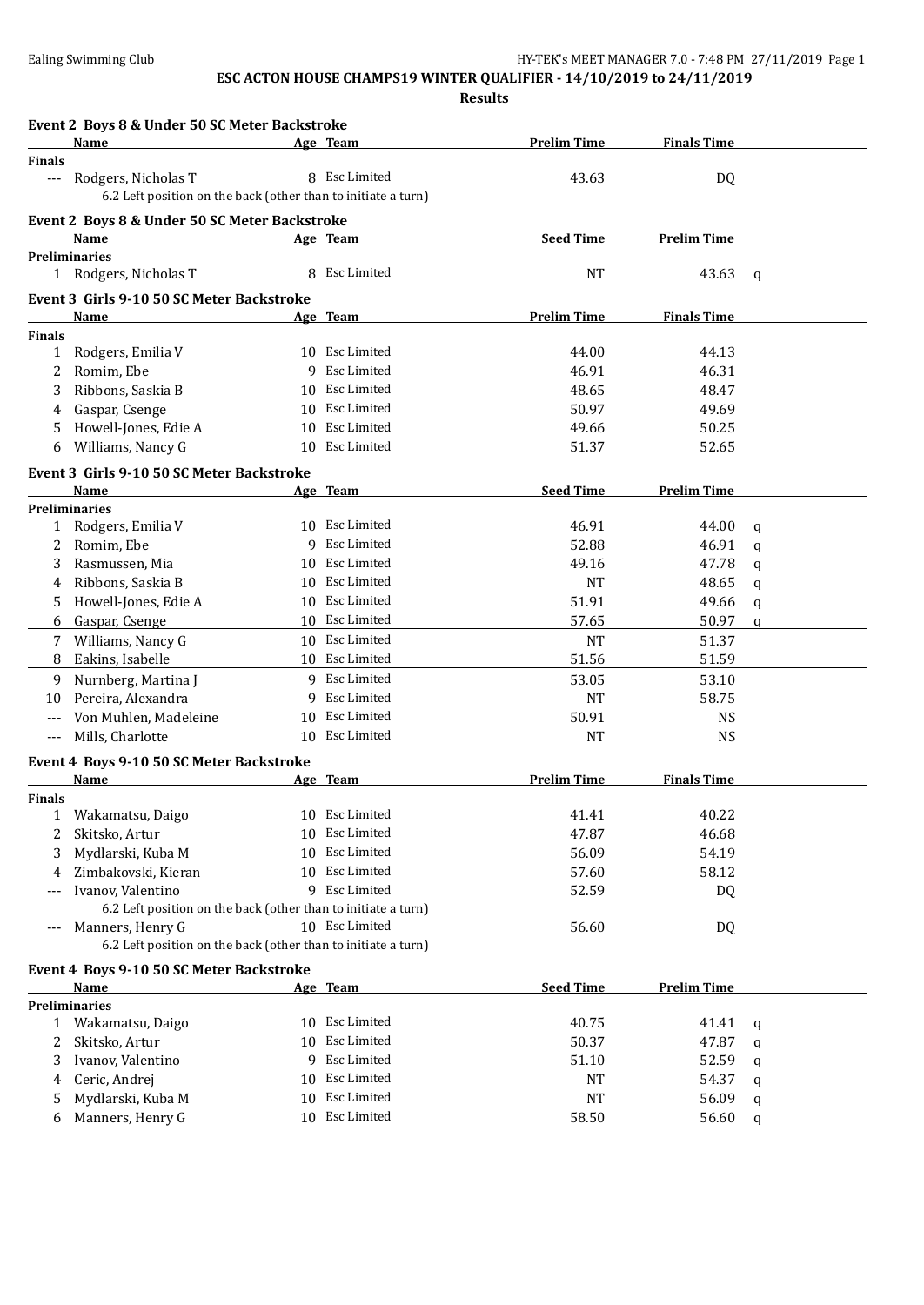|               | Preliminaries  (Event 4 Boys 9-10 50 SC Meter Backstroke)<br><b>Name</b> |    | Age Team       |                    |                    |              |
|---------------|--------------------------------------------------------------------------|----|----------------|--------------------|--------------------|--------------|
|               | 7 Zimbakovski, Kieran                                                    |    | 10 Esc Limited | 1:04.35            | 57.60              |              |
| 8             | Keating, Patrick                                                         |    | 9 Esc Limited  | 55.37              | 57.85              |              |
|               | 9 Mudge, Otto T                                                          |    | 9 Esc Limited  | <b>NT</b>          | 1:04.06            |              |
|               | Event 5 Girls 11-12 100 SC Meter Backstroke                              |    |                |                    |                    |              |
|               | <b>Name</b>                                                              |    | Age Team       | <b>Prelim Time</b> | <b>Finals Time</b> |              |
| <b>Finals</b> |                                                                          |    |                |                    |                    |              |
|               | 1 Pritchard, Lily M                                                      |    | 12 Esc Limited | 1:25.53            | 1:28.91            |              |
| 2             | Murfin, Maya J                                                           |    | 11 Esc Limited | 1:35.09            | 1:29.69            |              |
| 3             | Grant, Myriam                                                            |    | 12 Esc Limited | 1:37.00            | 1:37.50            |              |
| 4             | Marshallsay, Georgia H                                                   |    | 12 Esc Limited | 1:38.03            | 1:37.87            |              |
| ---           | Ganne, Sophie A<br>6.5 Not on the back at finish                         |    | 12 Esc Limited | 1:35.65            | DQ                 |              |
| $---$         | Yoneda, Yuka                                                             |    | 12 Esc Limited | 1:24.63            | DQ                 |              |
|               | 6.2 Left position on the back (other than to initiate a turn)            |    |                |                    |                    |              |
|               | Event 5 Girls 11-12 100 SC Meter Backstroke                              |    |                |                    |                    |              |
|               | Name                                                                     |    | Age Team       | <b>Seed Time</b>   | <b>Prelim Time</b> |              |
|               | <b>Preliminaries</b>                                                     |    |                |                    |                    |              |
|               | 1 Yoneda, Yuka                                                           |    | 12 Esc Limited | 1:28.75            | 1:24.63            | q            |
| 2             | Pritchard, Lily M                                                        |    | 12 Esc Limited | 1:32.41            | 1:25.53            | q            |
| 3             | Keating, Ciara                                                           |    | 12 Esc Limited | 1:39.43            | 1:33.97            | q            |
| 4             | Rasmussen, Alice                                                         |    | 12 Esc Limited | 1:34.31            | 1:34.50            | q            |
| 5             | Murfin, Maya J                                                           |    | 11 Esc Limited | 1:32.07            | 1:35.09            | q            |
| 6             | Ganne, Sophie A                                                          |    | 12 Esc Limited | 2:00.84            | 1:35.65            | $\mathbf{q}$ |
| 7             | Grant, Myriam                                                            |    | 12 Esc Limited | 1:36.40            | 1:37.00            |              |
| 8             | Marshallsay, Georgia H                                                   |    | 12 Esc Limited | 1:43.16            | 1:38.03            |              |
| 9             | Afonso, Ndia C                                                           |    | 11 Esc Limited | 1:47.19            | 1:39.57            |              |
| 10            | Grewal, Asees                                                            |    | 11 Esc Limited | <b>NT</b>          | 1:44.56            |              |
| 11            | Blenkinsop, Eve                                                          |    | 11 Esc Limited | 1:47.41            | 1:46.68            |              |
| 12            | McGillveray, Isabella H                                                  |    | 11 Esc Limited | 1:55.31            | 1:50.00            |              |
| 13            | Squire, Eleanor I                                                        |    | 12 Esc Limited | <b>NT</b>          | 1:51.29            |              |
| 14            | Freudenberg, Mia R                                                       |    | 12 Esc Limited | <b>NT</b>          | 1:52.25            |              |
| 15            | Nurnberg, Silvia L                                                       |    | 11 Esc Limited | 1:51.46            | 1:53.90            |              |
| 16            | Habtamu, Bethanya                                                        |    | 12 Esc Limited | NT                 | 1:56.37            |              |
| 17            | Boczkaja, Zofia                                                          |    | 11 Esc Limited | <b>NT</b>          | 1:56.47            |              |
| 18            | Elliott, Maddie R                                                        |    | 12 Esc Limited | 1:51.19            | 1:57.75            |              |
| 19            | Kmiec, Oliwia                                                            |    | 11 Esc Limited | 1:55.94            | 1:59.87            |              |
| 20            | Habtamu, Efrata                                                          |    | 11 Esc Limited | <b>NT</b>          | 2:00.40            |              |
| 21            | Elliott, Serena B                                                        |    | 11 Esc Limited | 2:07.38            | 2:07.19            |              |
| 22            | Patel, Shriya D                                                          | 11 | Esc Limited    | 2:10.94            | 2:08.25            |              |
| 23            | Taages, Ellena                                                           |    | 12 Esc Limited | NT                 | 2:10.60            |              |
| 24            | Cosic, Lara                                                              | 11 | Esc Limited    | NT                 | 2:11.47            |              |
| $---$         | Eldemerdash, Hannah I                                                    | 11 | Esc Limited    | 2:05.74            | <b>NS</b>          |              |
| $---$         | Wiseman, Emma                                                            | 11 | Esc Limited    | 1:54.66            | <b>NS</b>          |              |
| ---           | Crawford, Florence A                                                     |    | 11 Esc Limited | 1:32.22            | <b>NS</b>          |              |
|               | Event 6 Boys 11-12 100 SC Meter Backstroke                               |    |                |                    |                    |              |
|               | Name                                                                     |    | Age Team       | <b>Prelim Time</b> | <b>Finals Time</b> |              |
| <b>Finals</b> |                                                                          |    |                |                    |                    |              |
| 1             | Savvanidis, Alexandros                                                   |    | 11 Esc Limited | 1:39.31            | 1:36.23            |              |
| 2             | Beshay, Antony F                                                         |    | 12 Esc Limited | 1:39.87            | 1:37.28            |              |
| 3             | Koo, Patrick M                                                           |    | 11 Esc Limited | 1:41.75            | 1:41.18            |              |
| 4             | Jenkins, Louis J                                                         |    | 12 Esc Limited | 1:43.90            | 1:43.85            |              |
|               | Kato, Shinnosuke                                                         |    | 11 Esc Limited | 1:44.13            | 1:44.44            |              |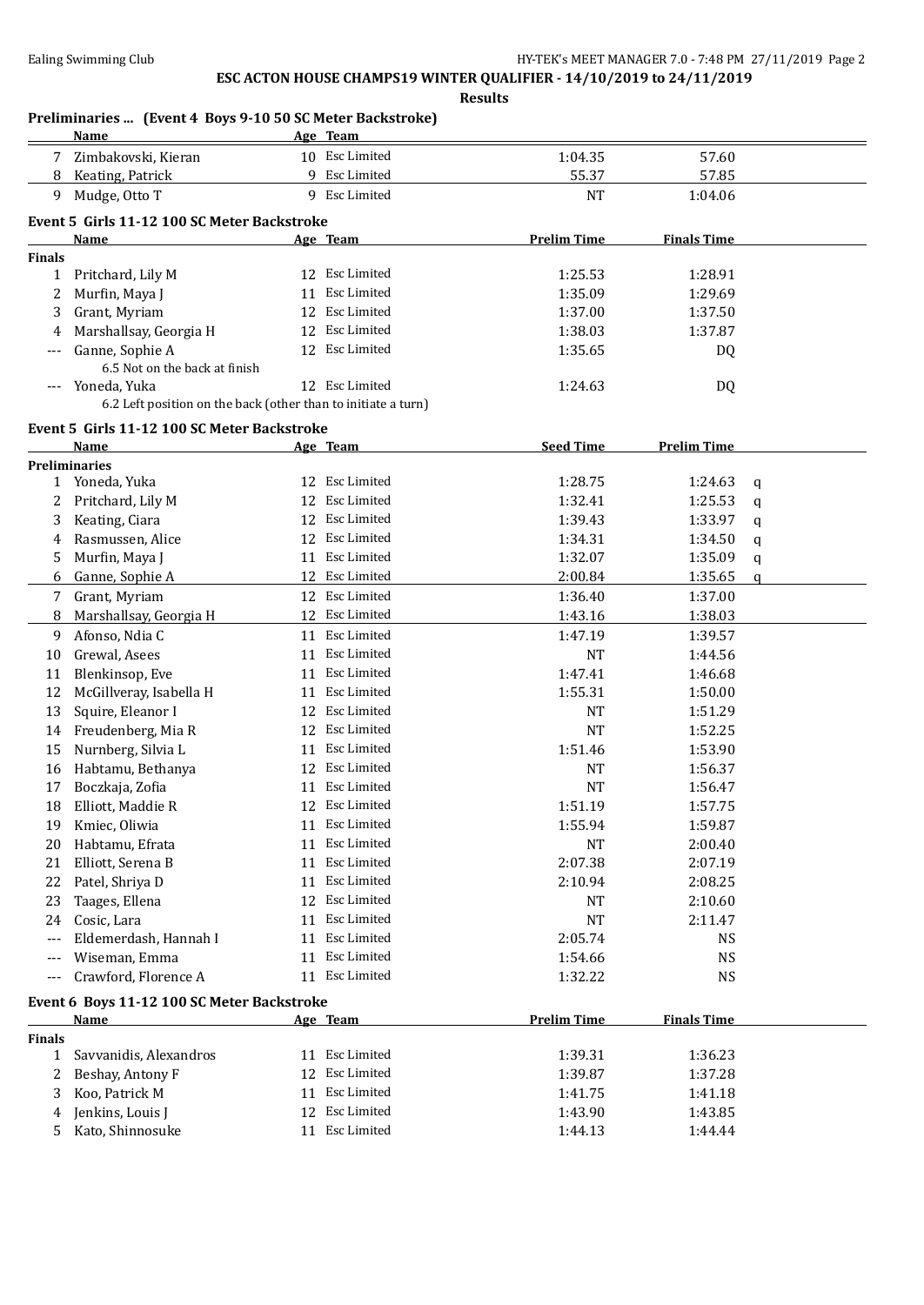**Results**

### **Finals ... (Event 6 Boys 11-12 100 SC Meter Backstroke)**

|                | <b>Name</b>                                                   |    | Age Team       | <b>Prelim Time</b> | <b>Finals Time</b> |              |
|----------------|---------------------------------------------------------------|----|----------------|--------------------|--------------------|--------------|
| 6              | Malley, Noah                                                  |    | 11 Esc Limited | 1:43.00            | 1:44.97            |              |
|                | Event 6 Boys 11-12 100 SC Meter Backstroke                    |    |                |                    |                    |              |
|                | Name                                                          |    | Age Team       | <b>Seed Time</b>   | <b>Prelim Time</b> |              |
|                | <b>Preliminaries</b>                                          |    |                |                    |                    |              |
| $\mathbf{1}$   | Savvanidis, Alexandros                                        |    | 11 Esc Limited | 1:36.66            | 1:39.31            | q            |
| 2              | Beshay, Antony F                                              | 12 | Esc Limited    | 1:38.72            | 1:39.87            | $\mathbf q$  |
| 3              | Koo, Patrick M                                                | 11 | Esc Limited    | 1:40.38            | 1:41.75            | $\mathbf q$  |
| 4              | Malley, Noah                                                  | 11 | Esc Limited    | 1:53.41            | 1:43.00            | q            |
| 5              | Jenkins, Louis J                                              |    | 12 Esc Limited | 1:54.57            | 1:43.90            | $\mathsf{q}$ |
| 6              | Kato, Shinnosuke                                              | 11 | Esc Limited    | 1:45.13            | 1:44.13            | $\mathsf{q}$ |
|                | Druc, Adam                                                    |    | Esc Limited    | 1:52.76            |                    |              |
| 7              |                                                               | 11 | 12 Esc Limited |                    | 1:46.32            |              |
| 8              | McMillan, James J                                             |    |                | <b>NT</b>          | 1:51.94            |              |
| 9              | Hamilton, Euan J                                              |    | 11 Esc Limited | 1:55.09            | 1:54.94            |              |
| 10             | Demetre, Otis                                                 |    | 12 Esc Limited | 2:13.14            | 1:56.28            |              |
| 11             | Surafy, David                                                 |    | 11 Esc Limited | <b>NT</b>          | 1:56.85            |              |
| 12             | Leaviss, Frank J                                              |    | 11 Esc Limited | <b>NT</b>          | 1:58.66            |              |
|                | Event 7 Girls 13-14 200 SC Meter Backstroke                   |    |                |                    |                    |              |
|                | Name                                                          |    | Age Team       | <b>Prelim Time</b> | <b>Finals Time</b> |              |
| <b>Finals</b>  |                                                               |    |                |                    |                    |              |
| $\mathbf{1}$   | Krickic, Adriana                                              |    | 14 Esc Limited | 3:24.21            | 3:04.78            |              |
| 2              | Wakamatsu, Miyu                                               |    | 13 Esc Limited | 3:07.88            | 3:09.03            |              |
| 3              | Egelie, Lynette J                                             |    | 13 Esc Limited | 3:30.50            | 3:20.19            |              |
| 4              | Benderdouche, Sara                                            |    | 14 Esc Limited | 3:29.85            | 3:28.19            |              |
| 5              | Grewal, Ambar                                                 |    | 13 Esc Limited | 3:29.35            | 3:28.34            |              |
| 6              | Fackney, Hanna R                                              |    | 14 Esc Limited | 3:28.91            | 3:34.96            |              |
|                | Event 7 Girls 13-14 200 SC Meter Backstroke                   |    |                |                    |                    |              |
|                | Name                                                          |    | Age Team       | <b>Seed Time</b>   | <b>Prelim Time</b> |              |
|                | <b>Preliminaries</b>                                          |    |                |                    |                    |              |
| 1              | Wakamatsu, Miyu                                               |    | 13 Esc Limited | <b>NT</b>          | 3:07.88            | $\mathbf q$  |
| 2              | Krickic, Adriana                                              |    | 14 Esc Limited | <b>NT</b>          | 3:24.21            | q            |
| 3              | Bowden, Ellie S                                               |    | 14 Esc Limited | <b>NT</b>          | 3:24.34            | q            |
| 4              | Fackney, Hanna R                                              |    | 14 Esc Limited | 3:33.06            | 3:28.91            | q            |
| 5              | Grewal, Ambar                                                 |    | 13 Esc Limited | NT                 | 3:29.35            | q            |
| 6              | Benderdouche, Sara                                            |    | 14 Esc Limited | 3:31.65            | 3:29.85            | q            |
| $\overline{7}$ |                                                               |    | 13 Esc Limited | <b>NT</b>          | 3:30.50            |              |
|                | Egelie, Lynette J<br>Pollock, Flora J                         |    | Esc Limited    |                    |                    |              |
| 8              |                                                               | 13 | Esc Limited    | <b>NT</b>          | 3:32.03            |              |
| 9              | Koo, Isaure V                                                 | 13 |                | NT                 | 3:34.37            |              |
| 10             | Gaspar, Tamzin                                                | 13 | Esc Limited    | <b>NT</b>          | 3:34.96            |              |
| 11             | Warrillow, Isabella F                                         | 14 | Esc Limited    | 3:45.31            | 3:35.75            |              |
| 12             | Nurnberg, Elena S                                             | 14 | Esc Limited    | 3:41.27            | 3:38.25            |              |
| 13             | McDonagh, Milly G                                             | 14 | Esc Limited    | 3:51.35            | 3:44.31            |              |
| 14             | Eldemerdash, Farah L                                          | 13 | Esc Limited    | NT                 | 3:45.19            |              |
| 15             | Macyte, Esmile M                                              | 14 | Esc Limited    | NT                 | 3:45.28            |              |
| 16             | Malley, Ilayda L                                              | 13 | Esc Limited    | NT                 | 3:51.40            |              |
| 17             | Lachman, Shreya                                               | 13 | Esc Limited    | NT                 | 3:55.30            |              |
| 18             | Loncar, Ena                                                   | 13 | Esc Limited    | NT                 | 4:01.19            |              |
| 19             | Woldehiwot, Salem                                             | 14 | Esc Limited    | NT                 | 4:04.13            |              |
| 20             | Boczkaja, Nicole                                              | 13 | Esc Limited    | <b>NT</b>          | 4:32.84            |              |
| ---            | Druc, Anna                                                    |    | 13 Esc Limited | NT                 | DQ                 |              |
|                | 6.2 Left position on the back (other than to initiate a turn) |    |                |                    |                    |              |
| $---$          | Wiseman, Amaia                                                |    | 13 Esc Limited | NT                 | <b>NS</b>          |              |
| $---$          | Korczakowska, Magdalena                                       |    | 13 Esc Limited | <b>NT</b>          | <b>NS</b>          |              |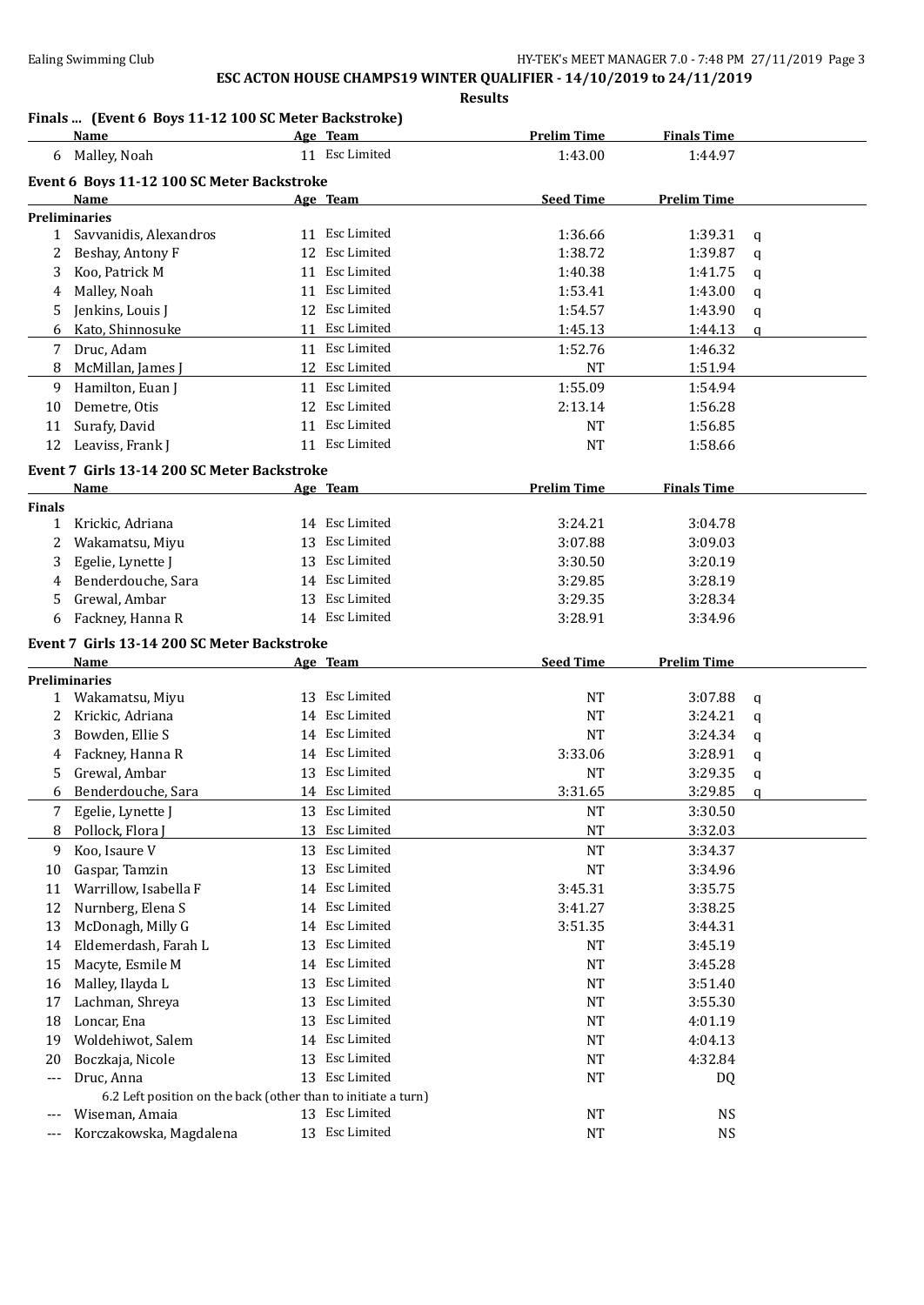#### **Results**

### **Preliminaries ... (Event 7 Girls 13-14 200 SC Meter Backstroke)**

|                     | <u>Name</u>                                                   |    | Age Team           | <b>Seed Time</b>   | <b>Prelim Time</b> |             |
|---------------------|---------------------------------------------------------------|----|--------------------|--------------------|--------------------|-------------|
| $\qquad \qquad - -$ | Hrycek-Robinson, Caroline S                                   |    | 14 Esc Limited     | <b>NT</b>          | <b>NS</b>          |             |
|                     | Event 8 Boys 13-14 200 SC Meter Backstroke                    |    |                    |                    |                    |             |
|                     | Name                                                          |    | Age Team           | <b>Prelim Time</b> | <b>Finals Time</b> |             |
| <b>Finals</b>       |                                                               |    |                    |                    |                    |             |
| $\mathbf{1}$        | Yerkassynov, Edik                                             |    | 13 Esc Limited     | 3:05.34            | 2:58.12            |             |
| 2                   | Bielak, Max P                                                 | 13 | Esc Limited        | 3:03.34            | 3:01.03            |             |
| 3                   | Bhatia, Sai                                                   | 13 | Esc Limited        | 3:16.88            | 3:19.03            |             |
| 4                   | Verroiotis, Panos                                             |    | 14 Esc Limited     | 3:39.06            | 3:23.47            |             |
| 5                   | Demetre, Max                                                  |    | 14 Esc Limited     | 3:27.06            | 3:34.65            |             |
| ---                 | Manners, Alfie                                                |    | 13 Esc Limited     | 3:47.56            | DQ                 |             |
|                     | 10.2 A swimmer did not cover the whole distance - DNF         |    |                    |                    |                    |             |
|                     | Event 8 Boys 13-14 200 SC Meter Backstroke                    |    |                    |                    |                    |             |
|                     | Name                                                          |    | Age Team           | <b>Seed Time</b>   | <b>Prelim Time</b> |             |
|                     | <b>Preliminaries</b>                                          |    |                    |                    |                    |             |
| 1                   | Bielak, Max P                                                 |    | 13 Esc Limited     | <b>NT</b>          | 3:03.34            | $\mathbf q$ |
| 2                   | Yerkassynov, Edik                                             |    | 13 Esc Limited     | NT                 | 3:05.34            | $\mathbf q$ |
| 3                   | Rasmussen, Lucas                                              |    | 14 Esc Limited     | 3:20.31            | 3:06.38            | q           |
| 4                   | Bhatia, Sai                                                   |    | 13 Esc Limited     | <b>NT</b>          | 3:16.88            | $\mathbf q$ |
| 5                   | Demetre, Max                                                  |    | 14 Esc Limited     | 3:39.09            | 3:27.06            | q           |
| 6                   | Verroiotis, Panos                                             |    | 14 Esc Limited     | 4:04.00            | 3:39.06            | q           |
| 7                   | Manners, Alfie                                                |    | 13 Esc Limited     | <b>NT</b>          | 3:47.56            |             |
| 8                   | Carroll-Waine, Henry R                                        |    | 13 Esc Limited     | <b>NT</b>          | 3:48.25            |             |
| 9                   | Amara, Hugo J                                                 |    | 13 Esc Limited     | <b>NT</b>          | 3:49.75            |             |
| 10                  | Loncar, Filip                                                 | 13 | Esc Limited        | <b>NT</b>          | 4:05.81            |             |
| 11                  | Irimia, Cosmin                                                | 13 | Esc Limited        | NT                 | 4:07.69            |             |
| 12                  | Aubrey-Johnson, Jonah E                                       | 13 | Esc Limited        | NT                 | 4:31.75            |             |
| ---                 | Leaviss, Stanley                                              |    | 13 Esc Limited     | <b>NT</b>          | DQ                 |             |
|                     | 6.2 Left position on the back (other than to initiate a turn) |    |                    |                    |                    |             |
| $---$               | Krasnodebski, Adam                                            |    | 14 Esc Limited     | 3:17.22            | <b>NS</b>          |             |
|                     | Event 9 Girls 15 & Over 200 SC Meter Backstroke               |    |                    |                    |                    |             |
|                     | <b>Name</b>                                                   |    | Age Team           | <b>Prelim Time</b> | <b>Finals Time</b> |             |
| <b>Finals</b>       |                                                               |    |                    |                    |                    |             |
| $\mathbf{1}$        | Beetham, Gwen                                                 |    | 15 Esc Limited     | 2:58.28            | 2:57.41            |             |
| 2                   | Macyte, Rugile                                                | 17 | Esc Limited        | 3:15.53            | 3:15.28            |             |
| ---                 | Beben, Nicola                                                 |    | 16 Esc Limited     | 3:21.81            | <b>NS</b>          |             |
|                     | Krynska, Agatka                                               |    | 19 Esc Limited     | 3:06.92            | <b>NS</b>          |             |
|                     | Event 9 Girls 15 & Over 200 SC Meter Backstroke               |    |                    |                    |                    |             |
|                     | Name                                                          |    | Age Team           | <b>Seed Time</b>   | <b>Prelim Time</b> |             |
|                     | <b>Preliminaries</b>                                          |    |                    |                    |                    |             |
| $\mathbf{1}$        | Beetham, Gwen                                                 | 15 | Esc Limited        | 2:54.06            | 2:58.28            | q           |
| 2                   | Krynska, Agatka                                               | 19 | <b>Esc Limited</b> | 2:49.10            | 3:06.92            | q           |
| 3                   | Macyte, Rugile                                                | 17 | Esc Limited        | 3:15.00            | 3:15.53            | q           |
| 4                   | Beben, Nicola                                                 | 16 | Esc Limited        | NT                 | 3:21.81            | q           |
| 5                   | Egelie, Francine                                              | 16 | Esc Limited        | 3:05.75            | 3:22.66            | q           |
| 6                   | Kynaston, Eva L                                               | 15 | Esc Limited        | 3:22.59            | 3:32.55            | q           |
| 7                   | Streltsova, Sofia                                             | 16 | Esc Limited        | 3:25.19            | 3:39.50            |             |
| 8                   | McInnes, Aiysha                                               | 17 | Esc Limited        | NT                 | 5:36.35            |             |
| ---                 | Meyhta, Bhaavya                                               |    | 16 Esc Limited     | 5:23.49            | <b>NS</b>          |             |
|                     |                                                               |    |                    |                    |                    |             |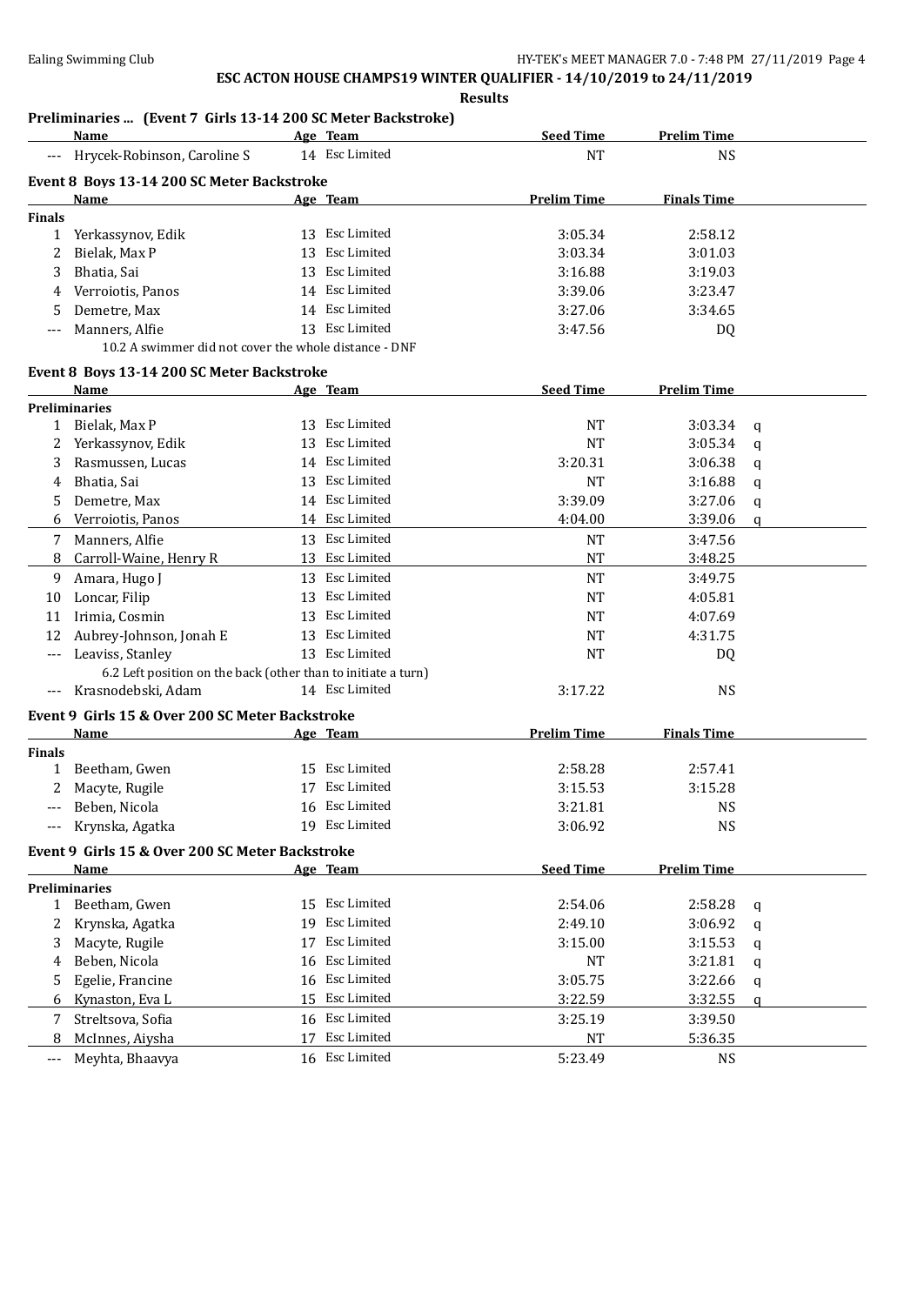|               | Event 10 Boys 15 & Over 200 SC Meter Backstroke |    |                    |                    |                    |          |
|---------------|-------------------------------------------------|----|--------------------|--------------------|--------------------|----------|
|               | Name                                            |    | Age Team           | <b>Prelim Time</b> | <b>Finals Time</b> |          |
| <b>Finals</b> |                                                 |    |                    |                    |                    |          |
|               | 1 Fackney, Bailey G                             |    | 17 Esc Limited     | 2:46.60            | 2:41.82            |          |
| 2             | Krynski, Jacek                                  |    | 16 Esc Limited     | 2:51.68            | 2:46.09            |          |
| 3             | Jones, Oscar                                    |    | 16 Esc Limited     | 2:52.25            | 2:58.93            |          |
| 4             | Stojsavljevic, Savo                             |    | 15 Esc Limited     | 3:05.62            | 2:59.19            |          |
| 5             | Mady, Jean T                                    |    | 15 Esc Limited     | 3:14.16            | 3:05.07            |          |
|               | Event 10 Boys 15 & Over 200 SC Meter Backstroke |    |                    |                    |                    |          |
|               | Name                                            |    | Age Team           | <b>Seed Time</b>   | <b>Prelim Time</b> |          |
|               | <b>Preliminaries</b>                            |    |                    |                    |                    |          |
|               | 1 Fackney, Bailey G                             |    | 17 Esc Limited     | 2:49.13            | 2:46.60            | q        |
| 2             | Krynski, Jacek                                  |    | 16 Esc Limited     | 2:46.37            | 2:51.68            | q        |
| 3             | Jones, Oscar                                    |    | 16 Esc Limited     | 2:52.56            | 2:52.25            | q        |
| 4             | Savvanidis, Filippos                            |    | 15 Esc Limited     | 2:56.78            | 2:55.70            | a        |
| 5             | Stojsavljevic, Savo                             |    | 15 Esc Limited     | 3:04.03            | 3:05.62            | q        |
| 6             | Mady, Jean T                                    |    | 15 Esc Limited     | <b>NT</b>          | 3:14.16            | $\Omega$ |
| 7             | Bouchenaf, Adam                                 |    | 15 Esc Limited     | <b>NT</b>          | 3:37.53            |          |
|               | Event 12 Boys 8 & Under 50 SC Meter Freestyle   |    |                    |                    |                    |          |
|               | Name                                            |    | Age Team           | <b>Prelim Time</b> | <b>Finals Time</b> |          |
| <b>Finals</b> |                                                 |    |                    |                    |                    |          |
|               | 1 Rodgers, Nicholas T                           |    | 8 Esc Limited      | 40.56              | 39.62              |          |
|               | Event 12 Boys 8 & Under 50 SC Meter Freestyle   |    |                    |                    |                    |          |
|               | Name                                            |    | Age Team           | <b>Seed Time</b>   | <b>Prelim Time</b> |          |
|               | <b>Preliminaries</b>                            |    |                    |                    |                    |          |
|               | 1 Rodgers, Nicholas T                           |    | 8 Esc Limited      | <b>NT</b>          | 40.56              | q        |
|               | Event 13 Girls 9-10 50 SC Meter Freestyle       |    |                    |                    |                    |          |
|               | <b>Name</b>                                     |    | Age Team           | <b>Prelim Time</b> | <b>Finals Time</b> |          |
| <b>Finals</b> |                                                 |    |                    |                    |                    |          |
| $\mathbf{1}$  | Rodgers, Emilia V                               |    | 10 Esc Limited     | 40.07              | 40.25              |          |
| 2             | Howell-Jones, Edie A                            |    | 10 Esc Limited     | 44.47              | 41.87              |          |
| 3             | Ribbons, Saskia B                               |    | 10 Esc Limited     | 42.79              | 42.62              |          |
| 4             | Gaspar, Csenge                                  |    | 10 Esc Limited     | 42.53              | 42.97              |          |
| 5             | Romim, Ebe                                      |    | 9 Esc Limited      | 42.78              | 43.25              |          |
| 6             | Williams, Nancy G                               |    | 10 Esc Limited     | 46.85              | 45.00              |          |
|               |                                                 |    |                    |                    |                    |          |
|               | Event 13 Girls 9-10 50 SC Meter Freestyle       |    |                    |                    |                    |          |
|               | Name<br><b>Preliminaries</b>                    |    | Age Team           | <b>Seed Time</b>   | <b>Prelim Time</b> |          |
| 1             | Rodgers, Emilia V                               |    | 10 Esc Limited     | 41.28              | 40.07              | q        |
| 2             | Rasmussen, Mia                                  | 10 | Esc Limited        | 41.01              | 41.53              |          |
| 3             | Gaspar, Csenge                                  | 10 | <b>Esc Limited</b> | 44.60              | 42.53              | q        |
| 4             | Romim, Ebe                                      |    | 9 Esc Limited      | 50.31              | 42.78              | q        |
|               | Ribbons, Saskia B                               | 10 | Esc Limited        | NT                 | 42.79              | q        |
| 5             |                                                 | 10 | Esc Limited        |                    |                    | q        |
| 6             | Howell-Jones, Edie A                            |    |                    | 44.56              | 44.47              | q        |
| 7             | Eakins, Isabelle                                | 10 | Esc Limited        | 47.40              | 46.59              |          |
| 8             | Williams, Nancy G                               |    | 10 Esc Limited     | NT                 | 46.85              |          |
| 9             | Nurnberg, Martina J                             |    | 9 Esc Limited      | 48.74              | 49.53              |          |
| 10            | Pereira, Alexandra                              | 9. | Esc Limited        | NT                 | 51.44              |          |
| $---$         | Mills, Charlotte                                | 10 | Esc Limited        | NT                 | <b>NS</b>          |          |
| ---           | Von Muhlen, Madeleine                           |    | 10 Esc Limited     | 45.97              | <b>NS</b>          |          |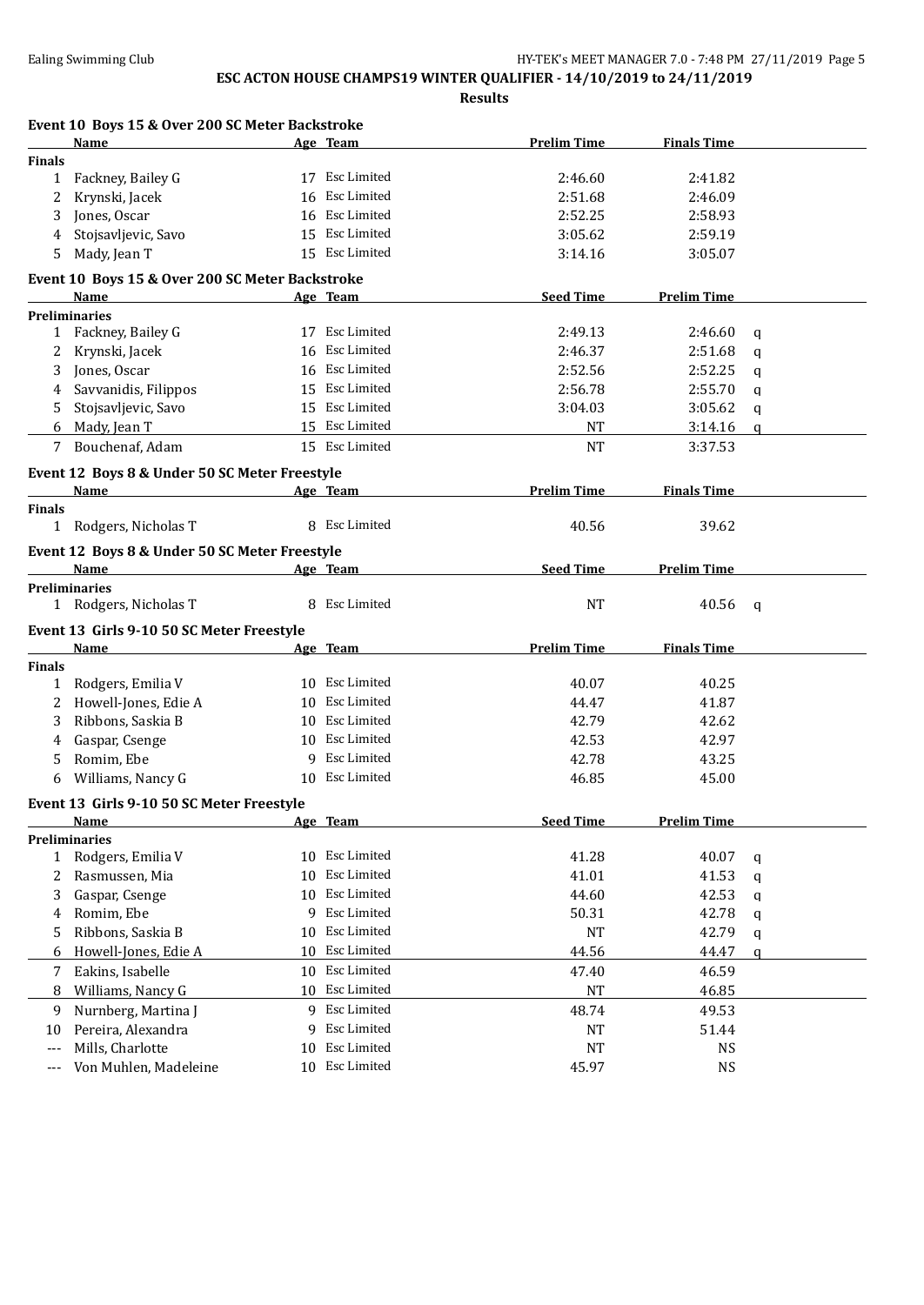## **ESC ACTON HOUSE CHAMPS19 WINTER QUALIFIER - 14/10/2019 to 24/11/2019**

|                           | Event 14 Boys 9-10 50 SC Meter Freestyle    |    |                    |                    |                    |              |
|---------------------------|---------------------------------------------|----|--------------------|--------------------|--------------------|--------------|
|                           | Name                                        |    | Age Team           | <b>Prelim Time</b> | <b>Finals Time</b> |              |
| <b>Finals</b>             |                                             |    |                    |                    |                    |              |
| $\mathbf{1}$              | Wakamatsu, Daigo                            |    | 10 Esc Limited     | 36.16              | 35.42              |              |
| 2                         | Skitsko, Artur                              | 10 | <b>Esc Limited</b> | 41.78              | 43.82              |              |
| 3                         | Keating, Patrick                            | 9  | Esc Limited        | 46.75              | 44.85              |              |
| 4                         | Ivanov, Valentino                           | 9  | Esc Limited        | 46.56              | 49.35              |              |
| 5                         | Mydlarski, Kuba M                           | 10 | Esc Limited        | 47.90              | 50.69              |              |
| 6                         | Zimbakovski, Kieran                         | 10 | Esc Limited        | 49.78              | 51.34              |              |
|                           | Event 14 Boys 9-10 50 SC Meter Freestyle    |    |                    |                    |                    |              |
|                           | Name                                        |    | Age Team           | <b>Seed Time</b>   | <b>Prelim Time</b> |              |
|                           | <b>Preliminaries</b>                        |    |                    |                    |                    |              |
|                           | 1 Wakamatsu, Daigo                          |    | 10 Esc Limited     | 34.97              | 36.16              | q            |
| 2                         | Skitsko, Artur                              |    | 10 Esc Limited     | 46.25              | 41.78              | a            |
| 3                         | Ivanov, Valentino                           |    | 9 Esc Limited      | 47.23              | 46.56              | q            |
| 4                         | Keating, Patrick                            | 9  | Esc Limited        | 49.81              | 46.75              | q            |
| 5                         | Mydlarski, Kuba M                           |    | 10 Esc Limited     | <b>NT</b>          | 47.90              | q            |
| 6                         | Zimbakovski, Kieran                         |    | 10 Esc Limited     | 59.87              | 49.78              | $\mathbf{q}$ |
|                           |                                             |    | 10 Esc Limited     | <b>NT</b>          |                    |              |
| 7                         | Ceric, Andrej                               |    | 9 Esc Limited      |                    | 49.81              |              |
| 8                         | Mudge, Otto T                               |    |                    | <b>NT</b>          | 51.22              |              |
| 9                         | Manners, Henry G                            |    | 10 Esc Limited     | 53.75              | 51.63              |              |
|                           | Event 15 Girls 11-12 100 SC Meter Freestyle |    |                    |                    |                    |              |
|                           | Name                                        |    | Age Team           | <b>Prelim Time</b> | <b>Finals Time</b> |              |
| <b>Finals</b>             |                                             |    |                    |                    |                    |              |
| $\mathbf{1}$              | Yoneda, Yuka                                |    | 12 Esc Limited     | 1:15.84            | 1:15.81            |              |
| 2                         | Pritchard, Lily M                           | 12 | Esc Limited        | 1:20.78            | 1:21.78            |              |
| 3                         | Ganne, Sophie A                             | 12 | Esc Limited        | 1:25.47            | 1:22.81            |              |
| 4                         | Marshallsay, Georgia H                      | 12 | Esc Limited        | 1:26.56            | 1:24.41            |              |
| 5                         | Grant, Myriam                               |    | 12 Esc Limited     | 1:30.81            | 1:26.02            |              |
| 6                         | Murfin, Maya J                              |    | 11 Esc Limited     | 1:33.12            | 1:27.47            |              |
|                           | Event 15 Girls 11-12 100 SC Meter Freestyle |    |                    |                    |                    |              |
|                           | Name                                        |    | <u>Age Team</u>    | <b>Seed Time</b>   | <b>Prelim Time</b> |              |
|                           | <b>Preliminaries</b>                        |    |                    |                    |                    |              |
|                           | 1 Yoneda, Yuka                              |    | 12 Esc Limited     | 1:18.96            | 1:15.84            | q            |
| $\mathbf{2}^{\mathbf{1}}$ | Pritchard, Lily M                           |    | 12 Esc Limited     | 1:20.12            | 1:20.78            | a            |
| 3                         | Rasmussen, Alice                            |    | 12 Esc Limited     | 1:23.41            | 1:23.62            | q            |
| 4                         | Ganne, Sophie A                             |    | 12 Esc Limited     | 1:25.75            | 1:25.47            | q            |
| 5                         | Marshallsay, Georgia H                      |    | 12 Esc Limited     | 1:37.69            | 1:26.56            | q            |
| 6                         | Keating, Ciara                              | 12 | Esc Limited        | 1:29.29            | 1:26.94            | a            |
| 7                         | Grant, Myriam                               | 12 | Esc Limited        | 1:32.88            | 1:30.81            |              |
| 8                         | Murfin, Maya J                              | 11 | Esc Limited        | 1:26.07            | 1:33.12            |              |
| 9                         | Blenkinsop, Eve                             |    | 11 Esc Limited     | 1:35.31            | 1:34.53            |              |
| 10                        | Afonso, Ndia C                              |    | 11 Esc Limited     | 1:42.59            | 1:38.28            |              |
| 11                        | McGillveray, Isabella H                     | 11 | Esc Limited        | 1:37.37            | 1:39.94            |              |
| 12                        | Kmiec, Oliwia                               | 11 | Esc Limited        | 1:54.94            | 1:44.62            |              |
| 13                        | Grewal, Asees                               | 11 | Esc Limited        | NT                 | 1:45.16            |              |
|                           | Elliott, Maddie R                           | 12 | Esc Limited        |                    |                    |              |
| 14                        |                                             |    | Esc Limited        | 1:41.50            | 1:46.15            |              |
| 15                        | Habtamu, Bethanya                           | 12 |                    | NT                 | 1:46.53            |              |
| 16                        | Nurnberg, Silvia L                          | 11 | Esc Limited        | 1:46.53            | 1:49.34            |              |
| 17                        | Freudenberg, Mia R                          | 12 | Esc Limited        | NT                 | 1:50.09            |              |
| 18                        | Squire, Eleanor I                           | 12 | Esc Limited        | NT                 | 1:52.78            |              |
| 19                        | Boczkaja, Zofia                             | 11 | Esc Limited        | $\rm{NT}$          | 1:55.56            |              |
| 20                        | Patel, Shriya D                             |    | 11 Esc Limited     | 1:59.76            | 1:56.25            |              |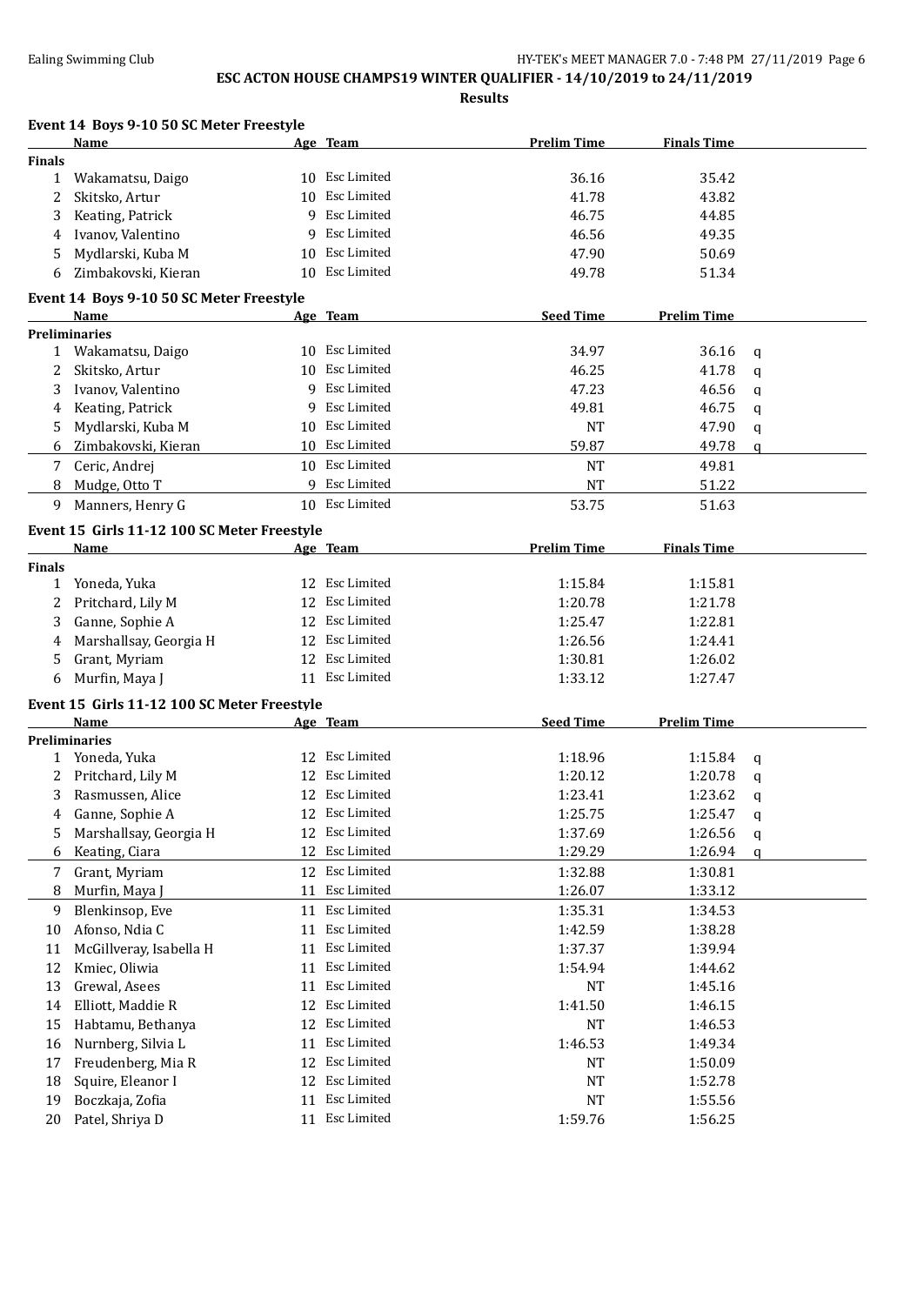**Results**

### **Preliminaries ... (Event 15 Girls 11-12 100 SC Meter Freestyle)**

|                | <b>Name</b>                                                |    | Age Team       | <b>Seed Time</b>   | <b>Prelim Time</b> |             |
|----------------|------------------------------------------------------------|----|----------------|--------------------|--------------------|-------------|
| 21             | Taages, Ellena                                             |    | 12 Esc Limited | <b>NT</b>          | 1:56.53            |             |
| 22             | Habtamu, Efrata                                            |    | 11 Esc Limited | <b>NT</b>          | 1:57.87            |             |
| 23             | Elliott, Serena B                                          |    | 11 Esc Limited | 1:53.40            | 1:59.38            |             |
| 24             | Cosic, Lara                                                |    | 11 Esc Limited | <b>NT</b>          | 2:05.15            |             |
|                | Wiseman, Emma                                              |    | 11 Esc Limited | 1:51.28            | <b>NS</b>          |             |
| $---$          | Eldemerdash, Hannah I                                      |    | 11 Esc Limited | 1:53.58            | <b>NS</b>          |             |
| $\overline{a}$ | Crawford, Florence A                                       |    | 11 Esc Limited | 1:26.37            | <b>NS</b>          |             |
|                |                                                            |    |                |                    |                    |             |
|                | Event 16 Boys 11-12 100 SC Meter Freestyle                 |    |                |                    |                    |             |
|                | Name                                                       |    | Age Team       | <b>Prelim Time</b> | <b>Finals Time</b> |             |
| Finals         |                                                            |    |                |                    |                    |             |
| 1              | Savvanidis, Alexandros                                     |    | 11 Esc Limited | 1:26.03            | 1:24.69            |             |
| 2              | Beshay, Antony F                                           |    | 12 Esc Limited | 1:27.78            | 1:25.60            |             |
| 3              | Koo, Patrick M                                             |    | 11 Esc Limited | 1:34.66            | 1:33.56            |             |
| 4              | Kato, Shinnosuke                                           |    | 11 Esc Limited | 1:34.38            | 1:36.28            |             |
| 5              | Jenkins, Louis J                                           |    | 12 Esc Limited | 1:39.91            | 1:39.02            |             |
| 6              | Hamilton, Euan J                                           |    | 11 Esc Limited | 1:38.28            | 1:39.03            |             |
|                | Event 16 Boys 11-12 100 SC Meter Freestyle                 |    |                |                    |                    |             |
|                | Name                                                       |    | Age Team       | <b>Seed Time</b>   | <b>Prelim Time</b> |             |
|                | <b>Preliminaries</b>                                       |    |                |                    |                    |             |
|                | 1 Savvanidis, Alexandros                                   |    | 11 Esc Limited | 1:26.00            | 1:26.03            | q           |
| 2              | Beshay, Antony F                                           |    | 12 Esc Limited | 1:35.12            | 1:27.78            | q           |
| 3              | Druc, Adam                                                 | 11 | Esc Limited    | 1:28.16            | 1:30.00            | q           |
| 4              | Kato, Shinnosuke                                           |    | 11 Esc Limited | 1:32.50            | 1:34.38            | q           |
| 5.             | Koo, Patrick M                                             |    | 11 Esc Limited | 1:39.22            | 1:34.66            | q           |
| 6              | Hamilton, Euan J                                           |    | 11 Esc Limited | 1:44.97            | 1:38.28            | $\mathbf q$ |
|                |                                                            |    | 12 Esc Limited |                    |                    |             |
| 7              | Jenkins, Louis J                                           |    |                | 1:48.09            | 1:39.91            |             |
| 8              | McMillan, James J                                          |    | 12 Esc Limited | <b>NT</b>          | 1:39.97            |             |
| 9              | Malley, Noah                                               |    | 11 Esc Limited | 1:45.22            | 1:40.03            |             |
| 10             | Leaviss, Frank J                                           | 11 | Esc Limited    | NT                 | 1:43.75            |             |
| 11             | Demetre, Otis                                              |    | 12 Esc Limited | 2:05.03            | 1:47.84            |             |
| 12             | Surafy, David                                              |    | 11 Esc Limited | <b>NT</b>          | 1:48.62            |             |
|                | Event 17 Girls 13-14 200 SC Meter Freestyle                |    |                |                    |                    |             |
|                | Name                                                       |    | Age Team       | <b>Prelim Time</b> | <b>Finals Time</b> |             |
| <b>Finals</b>  |                                                            |    |                |                    |                    |             |
|                | 1 Krickic, Adriana                                         |    | 14 Esc Limited | 2:50.72            | 2:42.47            |             |
| 2              | Wakamatsu, Miyu                                            |    | 13 Esc Limited | 2:59.38            | 2:56.41            |             |
| 3              | Egelie, Lynette J                                          | 13 | Esc Limited    | 3:06.41            | 3:03.50            |             |
| 4              | Fackney, Hanna R                                           | 14 | Esc Limited    | 3:09.71            | 3:11.16            |             |
| 5              | Koo, Isaure V                                              | 13 | Esc Limited    | 3:18.00            | 3:11.41            |             |
| 6              | McDonagh, Milly G                                          |    | 14 Esc Limited | 3:11.66            | 3:16.00            |             |
|                |                                                            |    |                |                    |                    |             |
|                | Event 17 Girls 13-14 200 SC Meter Freestyle<br><b>Name</b> |    |                | <b>Seed Time</b>   | <b>Prelim Time</b> |             |
|                | <b>Preliminaries</b>                                       |    | Age Team       |                    |                    |             |
|                | Krickic, Adriana                                           |    | 14 Esc Limited | 2:52.94            | 2:50.72            |             |
| $\mathbf{1}$   | Wakamatsu, Miyu                                            |    | Esc Limited    |                    |                    | q           |
| 2              |                                                            | 13 |                | 2:56.57            | 2:59.38            | q           |
| 3              | Egelie, Lynette J                                          | 13 | Esc Limited    | NT                 | 3:06.41            | q           |
| 4              | Bowden, Ellie S                                            | 14 | Esc Limited    | 2:53.52            | 3:09.16            | q           |
| 5              | Pollock, Flora J                                           | 13 | Esc Limited    | NT                 | 3:09.50            | q           |
| 6              | Fackney, Hanna R                                           |    | 14 Esc Limited | 3:18.56            | 3:09.71            | a           |
| 7              | McDonagh, Milly G                                          |    | 14 Esc Limited | 3:15.97            | 3:11.66            |             |
| 8              | Koo, Isaure V                                              |    | 13 Esc Limited | NT                 | 3:18.00            |             |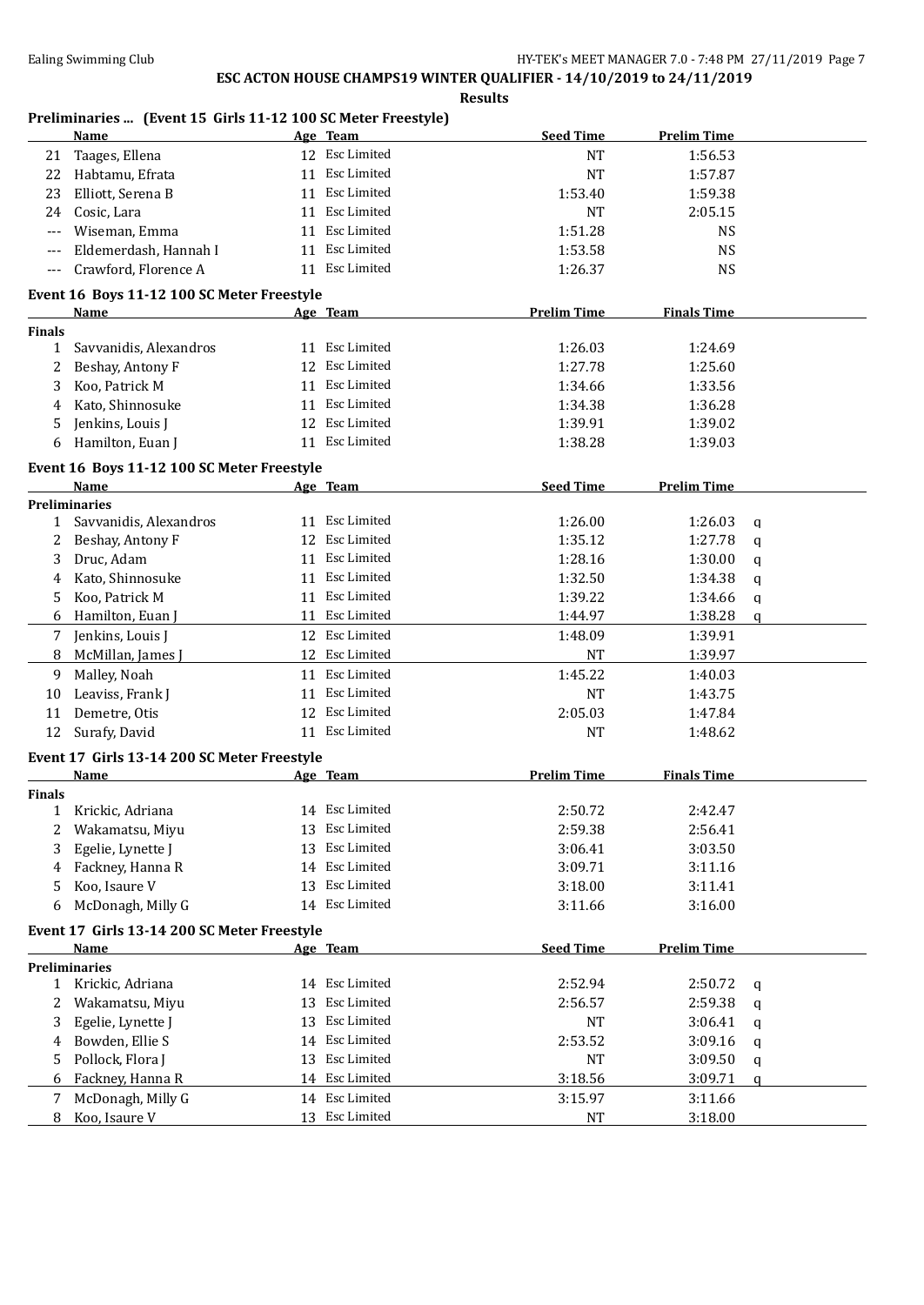**Results**

#### **Preliminaries ... (Event 17 Girls 13-14 200 SC Meter Freestyle)**

|                    | <b>Name</b>                                     |    | Age Team       | <b>Seed Time</b>   | <b>Prelim Time</b> |   |
|--------------------|-------------------------------------------------|----|----------------|--------------------|--------------------|---|
| 9                  | Nurnberg, Elena S                               |    | 14 Esc Limited | 3:24.81            | 3:18.16            |   |
| 10                 | Gaspar, Tamzin                                  |    | 13 Esc Limited | <b>NT</b>          | 3:19.22            |   |
| 11                 | Warrillow, Isabella F                           |    | 14 Esc Limited | 3:32.09            | 3:19.84            |   |
| 12                 | Malley, Ilayda L                                | 13 | Esc Limited    | <b>NT</b>          | 3:24.18            |   |
| 13                 | Macyte, Esmile M                                |    | 14 Esc Limited | <b>NT</b>          | 3:24.86            |   |
| 14                 | Benderdouche, Sara                              |    | 14 Esc Limited | 3:13.59            | 3:26.44            |   |
| 15                 | Eldemerdash, Farah L                            | 13 | Esc Limited    | <b>NT</b>          | 3:29.93            |   |
| 16                 | Grewal, Ambar                                   | 13 | Esc Limited    | <b>NT</b>          | 3:30.81            |   |
| 17                 | Druc, Anna                                      |    | 13 Esc Limited | NT                 | 3:35.72            |   |
| 18                 | Woldehiwot, Salem                               |    | 14 Esc Limited | NT                 | 3:44.31            |   |
| 19                 | Loncar, Ena                                     |    | 13 Esc Limited | <b>NT</b>          | 3:54.13            |   |
| 20                 | Boczkaja, Nicole                                |    | 13 Esc Limited | <b>NT</b>          | 4:05.16            |   |
| $---$              | Korczakowska, Magdalena                         |    | 13 Esc Limited | <b>NT</b>          | <b>NS</b>          |   |
| ---                | Hrycek-Robinson, Caroline S                     |    | 14 Esc Limited | <b>NT</b>          | <b>NS</b>          |   |
| $---$              | Wiseman, Amaia                                  |    | 13 Esc Limited | <b>NT</b>          | <b>NS</b>          |   |
| $---$              | Lachman, Shreya                                 |    | 13 Esc Limited | <b>NT</b>          | <b>NS</b>          |   |
|                    | Event 18 Boys 13-14 200 SC Meter Freestyle      |    |                |                    |                    |   |
|                    | Name                                            |    | Age Team       | <b>Prelim Time</b> | <b>Finals Time</b> |   |
| <b>Finals</b>      |                                                 |    |                |                    |                    |   |
| 1                  | Bielak, Max P                                   |    | 13 Esc Limited | 2:55.59            | 2:46.79            |   |
| 2                  | Verroiotis, Panos                               |    | 14 Esc Limited | 2:55.72            | 2:47.38            |   |
| 3                  | Yerkassynov, Edik                               |    | 13 Esc Limited | 3:02.06            | 2:59.16            |   |
| 4                  | Leaviss, Stanley                                |    | 13 Esc Limited | 3:08.81            | 3:02.88            |   |
| 5                  | Demetre, Max                                    |    | 14 Esc Limited | 3:13.76            | 3:09.75            |   |
| 6                  | Bhatia, Sai                                     |    | 13 Esc Limited | 3:07.75            | 3:11.22            |   |
|                    | Event 18 Boys 13-14 200 SC Meter Freestyle      |    |                |                    |                    |   |
|                    | Name                                            |    | Age Team       | <b>Seed Time</b>   | <b>Prelim Time</b> |   |
|                    | <b>Preliminaries</b>                            |    |                |                    |                    |   |
| 1                  | Bielak, Max P                                   |    | 13 Esc Limited | <b>NT</b>          | 2:55.59            | q |
| 2                  | Verroiotis, Panos                               |    | 14 Esc Limited | 3:27.81            | 2:55.72            | q |
| 3                  | Yerkassynov, Edik                               | 13 | Esc Limited    | <b>NT</b>          | 3:02.06            | q |
| 4                  | Rasmussen, Lucas                                |    | 14 Esc Limited | 2:58.60            | 3:04.63            | q |
| 5                  | Bhatia, Sai                                     |    | 13 Esc Limited | <b>NT</b>          | 3:07.75            | q |
| 6                  | Leaviss, Stanley                                |    | 13 Esc Limited | <b>NT</b>          | 3:08.81            | a |
|                    | 7 Demetre, Max                                  |    | 14 Esc Limited | 3:25.22            | 3:13.76            |   |
| 8                  | Manners, Alfie                                  |    | 13 Esc Limited | NT                 | 3:16.56            |   |
| 9                  | Carroll-Waine, Henry R                          |    | 13 Esc Limited | <b>NT</b>          | 3:39.88            |   |
| 10                 | Amara, Hugo J                                   | 13 | Esc Limited    | <b>NT</b>          | 3:42.83            |   |
| 11                 | Aubrey-Johnson, Jonah E                         | 13 | Esc Limited    | <b>NT</b>          | 4:06.91            |   |
| 12                 | Loncar, Filip                                   | 13 | Esc Limited    | NT                 | 4:14.37            |   |
| 13                 | Irimia, Cosmin                                  | 13 | Esc Limited    | <b>NT</b>          | 4:26.81            |   |
| $---$              | Krasnodebski, Adam                              |    | 14 Esc Limited | 2:54.97            | <b>NS</b>          |   |
|                    |                                                 |    |                |                    |                    |   |
|                    | Event 19 Girls 15 & Over 200 SC Meter Freestyle |    |                |                    |                    |   |
|                    | <b>Name</b>                                     |    | Age Team       | <b>Prelim Time</b> | <b>Finals Time</b> |   |
| <b>Finals</b><br>1 | Streltsova, Sofia                               |    | 16 Esc Limited | 2:38.59            | 2:35.72            |   |
| 2                  | Beetham, Gwen                                   |    | 15 Esc Limited | 2:41.94            | 2:41.25            |   |
| 3                  | Macyte, Rugile                                  |    | 17 Esc Limited | 3:06.88            | 2:59.66            |   |
| $---$              | Krynska, Agatka                                 |    | 19 Esc Limited | 2:49.65            | <b>NS</b>          |   |
|                    |                                                 |    |                |                    |                    |   |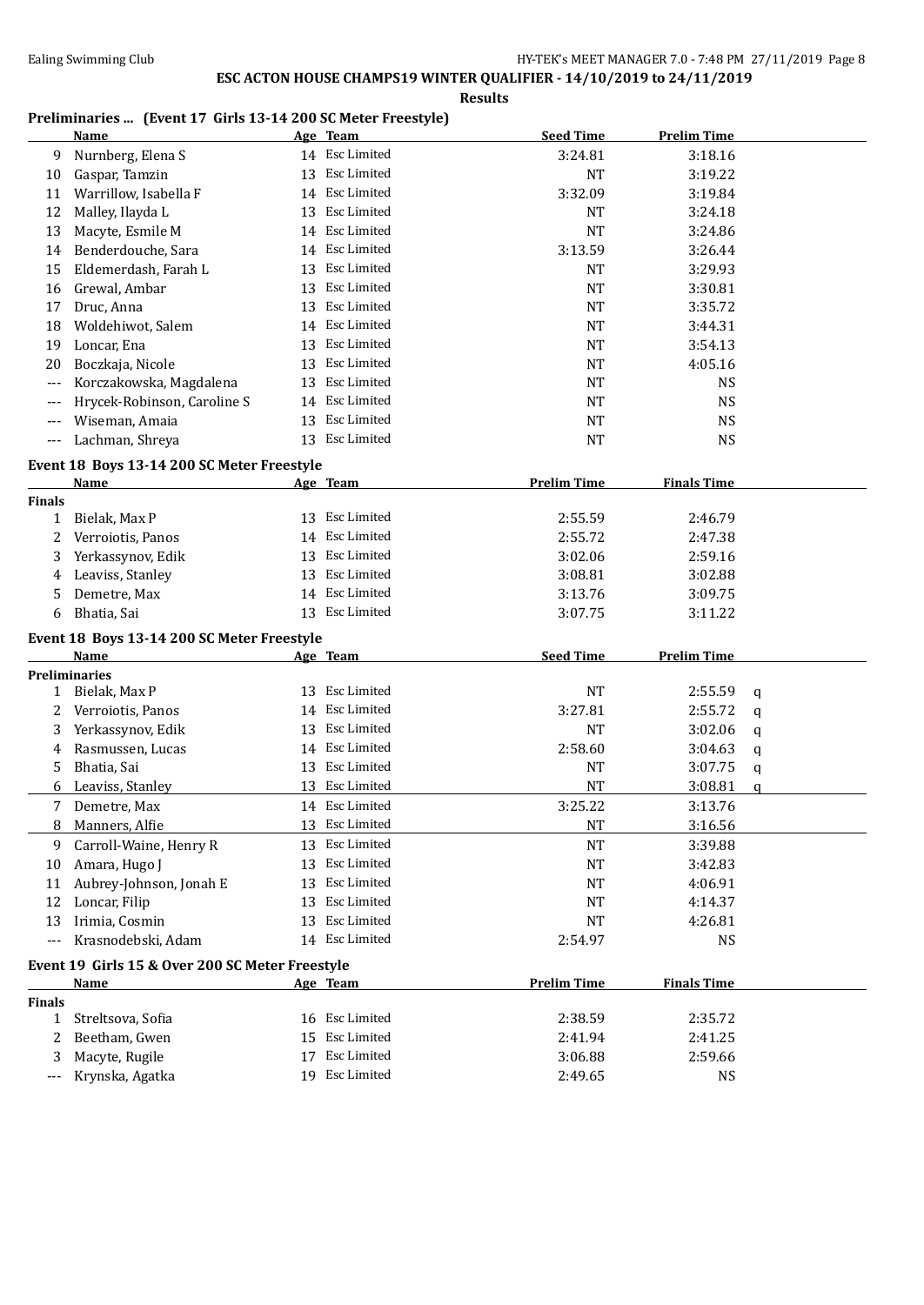## **ESC ACTON HOUSE CHAMPS19 WINTER QUALIFIER - 14/10/2019 to 24/11/2019**

| Event 19 Girls 15 & Over 200 SC Meter Freestyle<br>Name | <u>Age Team</u>   | <b>Seed Time</b>   | Prelim Time        |              |
|---------------------------------------------------------|-------------------|--------------------|--------------------|--------------|
| <b>Preliminaries</b>                                    |                   |                    |                    |              |
| Streltsova, Sofia<br>1                                  | 16 Esc Limited    | 2:33.65            | 2:38.59            | q            |
| Beetham, Gwen<br>2                                      | Esc Limited<br>15 | 2:36.25            | 2:41.94            | q            |
| Egelie, Francine<br>3                                   | Esc Limited<br>16 | 2:49.25            | 2:48.56            | q            |
| Krynska, Agatka<br>4                                    | Esc Limited<br>19 | 2:29.40            | 2:49.65            | q            |
| Macyte, Rugile<br>5                                     | Esc Limited<br>17 | 3:07.78            | 3:06.88            | $\mathsf{q}$ |
| Beben, Nicola<br>6                                      | 16 Esc Limited    | NT                 | 3:12.07            | q            |
| Kynaston, Eva L<br>7                                    | 15 Esc Limited    | 3:08.07            | 3:19.88            |              |
| McInnes, Aiysha<br>8                                    | 17 Esc Limited    | NT                 | 3:51.62            |              |
| Meyhta, Bhaavya<br>$---$                                | 16 Esc Limited    | 5:11.19            | <b>NS</b>          |              |
|                                                         |                   |                    |                    |              |
| Event 20 Boys 15 & Over 200 SC Meter Freestyle<br>Name  | Age Team          | <b>Prelim Time</b> | <b>Finals Time</b> |              |
| <b>Finals</b>                                           |                   |                    |                    |              |
| Krynski, Jacek<br>1                                     | Esc Limited<br>16 | 2:39.12            | 2:25.40            |              |
| Jones, Oscar<br>2                                       | Esc Limited<br>16 | 2:26.06            | 2:26.25            |              |
| 3<br>Stojsavljevic, Savo                                | Esc Limited<br>15 | 2:50.56            | 2:39.47            |              |
| Mady, Jean T<br>4                                       | Esc Limited<br>15 | 2:55.03            | 2:42.94            |              |
| Fackney, Bailey G<br>5                                  | 17 Esc Limited    | 2:51.94            | 2:47.94            |              |
|                                                         |                   |                    |                    |              |
| Event 20 Boys 15 & Over 200 SC Meter Freestyle<br>Name  | Age Team          | <b>Seed Time</b>   | <b>Prelim Time</b> |              |
| <b>Preliminaries</b>                                    |                   |                    |                    |              |
| 1 Jones, Oscar                                          | Esc Limited<br>16 | 2:27.16            | 2:26.06            | $\mathbf{q}$ |
| Savvanidis, Filippos<br>2                               | Esc Limited<br>15 | 2:34.63            | 2:33.29            | $\mathbf q$  |
| Krynski, Jacek<br>3                                     | Esc Limited<br>16 | 2:31.53            | 2:39.12            | $\mathsf{q}$ |
| Stojsavljevic, Savo<br>4                                | Esc Limited<br>15 | 2:35.29            | 2:50.56            | $\mathbf{q}$ |
| Fackney, Bailey G<br>5                                  | Esc Limited<br>17 | 2:42.78            | 2:51.94            |              |
| Mady, Jean T<br>6                                       | 15 Esc Limited    | NT                 | 2:55.03            | q<br>a       |
| Bouchenaf, Adam<br>7                                    | 15 Esc Limited    | <b>NT</b>          | 3:03.49            |              |
|                                                         |                   |                    |                    |              |
| Event 22 Boys 8 & Under 50 SC Meter Breaststroke        |                   |                    |                    |              |
| <b>Name</b>                                             | Age Team          | <b>Prelim Time</b> | <b>Finals Time</b> |              |
| <b>Finals</b><br>1 Rodgers, Nicholas T                  | 8 Esc Limited     | 57.00              | 55.91              |              |
|                                                         |                   |                    |                    |              |
| Event 22 Boys 8 & Under 50 SC Meter Breaststroke        |                   |                    |                    |              |
| <u>Name</u>                                             | Age Team          | <b>Seed Time</b>   | <b>Prelim Time</b> |              |
| <b>Preliminaries</b>                                    |                   |                    |                    |              |
| 1 Rodgers, Nicholas T                                   | 8 Esc Limited     | NT                 | 57.00              | q            |
| Event 23 Girls 9-10 50 SC Meter Breaststroke            |                   |                    |                    |              |
| <b>Name</b>                                             | Age Team          | <b>Prelim Time</b> | <b>Finals Time</b> |              |
| <b>Finals</b>                                           |                   |                    |                    |              |
| Rodgers, Emilia V<br>$\mathbf{1}$                       | 10 Esc Limited    | 51.25              | 51.10              |              |
| Gaspar, Csenge<br>2                                     | Esc Limited<br>10 | 54.14              | 51.66              |              |
| Ribbons, Saskia B<br>3                                  | Esc Limited<br>10 | 56.44              | 55.79              |              |
| Romim, Ebe<br>4                                         | Esc Limited<br>9  | 56.38              | 56.13              |              |
| Nurnberg, Martina J<br>5                                | Esc Limited<br>9  | 1:00.00            | 58.05              |              |
| Howell-Jones, Edie A<br>6                               | Esc Limited<br>10 | 1:01.06            | 1:00.05            |              |
| Event 23 Girls 9-10 50 SC Meter Breaststroke            |                   |                    |                    |              |
| Name                                                    | Age Team          | <b>Seed Time</b>   | <b>Prelim Time</b> |              |
| <b>Preliminaries</b>                                    |                   |                    |                    |              |
| Rodgers, Emilia V<br>1                                  | 10 Esc Limited    | 52.96              | 51.25              | q            |
| Gaspar, Csenge                                          | 10 Esc Limited    | 57.69              | 54.14              | q            |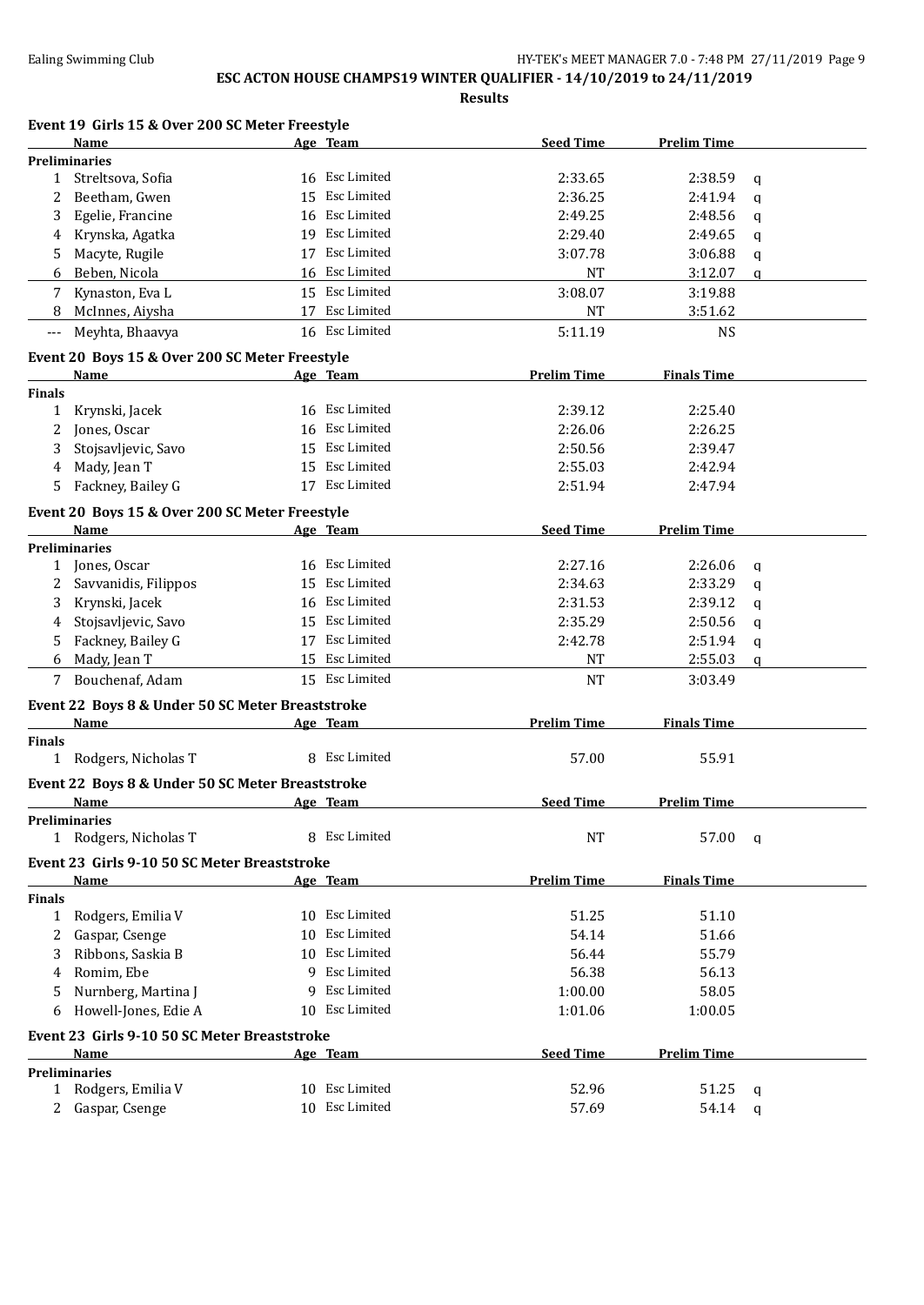**Results**

#### **Preliminaries ... (Event 23 Girls 9-10 50 SC Meter Breaststroke)**

|                                                                                                             | <b>Name</b>                                    |    | Age Team       | <b>Seed Time</b>   | <b>Prelim Time</b> |   |
|-------------------------------------------------------------------------------------------------------------|------------------------------------------------|----|----------------|--------------------|--------------------|---|
| 3                                                                                                           | Rasmussen, Mia                                 |    | 10 Esc Limited | 55.85              | 55.16              | q |
| 4                                                                                                           | Romim, Ebe                                     | q  | Esc Limited    | 1:08.35            | 56.38              | q |
| 5                                                                                                           | Ribbons, Saskia B                              | 10 | Esc Limited    | <b>NT</b>          | 56.44              | q |
| 6                                                                                                           | Nurnberg, Martina J                            | 9  | Esc Limited    | 1:01.49            | 1:00.00            | a |
| 7                                                                                                           | Howell-Jones, Edie A                           |    | 10 Esc Limited | <b>NT</b>          | 1:01.06            |   |
| 8                                                                                                           | Eakins, Isabelle                               |    | 10 Esc Limited | 1:00.44            | 1:01.13            |   |
| 9                                                                                                           | Williams, Nancy G                              |    | 10 Esc Limited | <b>NT</b>          | 1:06.28            |   |
| 10                                                                                                          | Pereira, Alexandra                             |    | 9 Esc Limited  | <b>NT</b>          | 1:24.75            |   |
| $---$                                                                                                       | Mills, Charlotte                               | 10 | Esc Limited    | <b>NT</b>          | <b>NS</b>          |   |
| $\scriptstyle{\cdots}$ .                                                                                    | Von Muhlen, Madeleine                          |    | 10 Esc Limited | 54.84              | <b>NS</b>          |   |
|                                                                                                             |                                                |    |                |                    |                    |   |
| Event 24 Boys 9-10 50 SC Meter Breaststroke<br><b>Prelim Time</b><br><b>Finals Time</b><br>Age Team<br>Name |                                                |    |                |                    |                    |   |
| <b>Finals</b>                                                                                               |                                                |    |                |                    |                    |   |
| 1                                                                                                           | Wakamatsu, Daigo                               | 10 | Esc Limited    | 54.44              | 51.21              |   |
| 2                                                                                                           | Ivanov, Valentino                              | 9  | Esc Limited    | 58.00              | 56.60              |   |
| 3                                                                                                           | Skitsko, Artur                                 | 10 | Esc Limited    | 59.32              | 58.28              |   |
| 4                                                                                                           | Keating, Patrick                               | 9  | Esc Limited    | 59.03              | 58.50              |   |
| 5                                                                                                           | Zimbakovski, Kieran                            | 10 | Esc Limited    | 1:04.28            | 59.44              |   |
| 6                                                                                                           | Manners, Henry G                               |    | 10 Esc Limited | 1:09.66            | 1:03.97            |   |
|                                                                                                             | Event 24 Boys 9-10 50 SC Meter Breaststroke    |    |                |                    |                    |   |
|                                                                                                             | Name                                           |    | Age Team       | <b>Seed Time</b>   | <b>Prelim Time</b> |   |
|                                                                                                             | <b>Preliminaries</b>                           |    |                |                    |                    |   |
|                                                                                                             | 1 Wakamatsu, Daigo                             | 10 | Esc Limited    | 50.51              | 54.44              | q |
| 2                                                                                                           | Ivanov, Valentino                              | 9  | Esc Limited    | 56.89              | 58.00              | q |
| 3                                                                                                           | Keating, Patrick                               | 9  | Esc Limited    | 1:01.04            | 59.03              | q |
| 4                                                                                                           | Skitsko, Artur                                 | 10 | Esc Limited    | 1:01.66            | 59.32              | q |
| 5                                                                                                           | Zimbakovski, Kieran                            | 10 | Esc Limited    | 1:09.41            | 1:04.28            | q |
| 6                                                                                                           | Ceric, Andrej                                  |    | 10 Esc Limited | <b>NT</b>          | 1:05.07            | a |
| 7                                                                                                           | Manners, Henry G                               | 10 | Esc Limited    | 1:11.29            | 1:09.66            |   |
| 8                                                                                                           | Mudge, Otto T                                  | 9  | Esc Limited    | <b>NT</b>          | 1:09.72            |   |
| 9                                                                                                           | Mydlarski, Kuba M                              |    | 10 Esc Limited | <b>NT</b>          | 1:10.62            |   |
|                                                                                                             | Event 25 Girls 11-12 100 SC Meter Breaststroke |    |                |                    |                    |   |
|                                                                                                             | <b>Name</b>                                    |    | Age Team       | <b>Prelim Time</b> | <b>Finals Time</b> |   |
| <b>Finals</b>                                                                                               |                                                |    |                |                    |                    |   |
| $\mathbf{1}$                                                                                                | Ganne, Sophie A                                |    | 12 Esc Limited | 1:44.31            | 1:42.96            |   |
|                                                                                                             | Pritchard, Lily M                              |    | 12 Esc Limited | 1:46.50            | 1:47.47            |   |
| 3                                                                                                           | Marshallsay, Georgia H                         | 12 | Esc Limited    | 1:49.22            | 1:49.68            |   |
| 4                                                                                                           | Yoneda, Yuka                                   | 12 | Esc Limited    | 1:48.50            | 1:51.25            |   |
| 5                                                                                                           | Grant, Myriam                                  |    | 12 Esc Limited | 1:51.50            | 1:55.23            |   |
| 6                                                                                                           | Nurnberg, Silvia L                             |    | 11 Esc Limited | 2:03.29            | 1:58.25            |   |
|                                                                                                             | Event 25 Girls 11-12 100 SC Meter Breaststroke |    |                |                    |                    |   |
|                                                                                                             | Name                                           |    | Age Team       | <b>Seed Time</b>   | <b>Prelim Time</b> |   |
|                                                                                                             | <b>Preliminaries</b>                           |    |                |                    |                    |   |
|                                                                                                             | 1 Ganne, Sophie A                              |    | 12 Esc Limited | 1:44.13            | 1:44.31            | q |
| 2                                                                                                           | Pritchard, Lily M                              |    | 12 Esc Limited | 1:48.40            | 1:46.50            | q |
| 3                                                                                                           | Yoneda, Yuka                                   |    | 12 Esc Limited | 1:52.81            | 1:48.50            | q |
| 4                                                                                                           | Marshallsay, Georgia H                         |    | 12 Esc Limited | 2:03.13            | 1:49.22            | q |
| 5.                                                                                                          | Keating, Ciara                                 |    | 12 Esc Limited | 1:53.62            | 1:50.28            | q |
| *6                                                                                                          | Grant, Myriam                                  |    | 12 Esc Limited | 1:54.82            | 1:51.50            | q |
| $*6$                                                                                                        | Rasmussen, Alice                               |    | 12 Esc Limited | 1:53.33            | 1:51.50            | q |
|                                                                                                             | <b>Swim-Off Required</b>                       |    |                |                    |                    |   |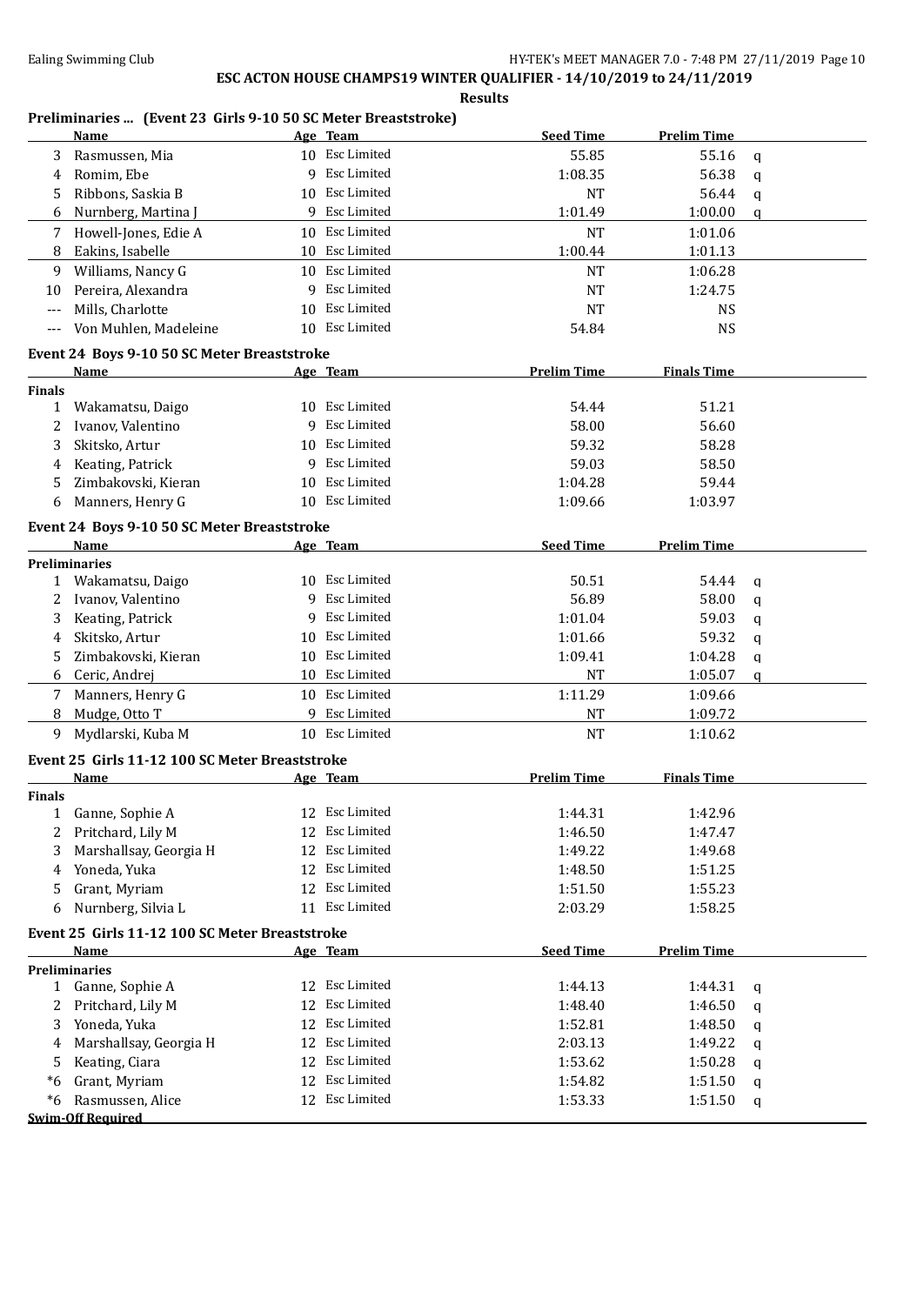## **ESC ACTON HOUSE CHAMPS19 WINTER QUALIFIER - 14/10/2019 to 24/11/2019**

**Results**

### **Preliminaries ... (Event 25 Girls 11-12 100 SC Meter Breaststroke)**

|               | <b>Name</b>                                                                                |    | Age Team           | <b>Seed Time</b>   | <b>Prelim Time</b> |   |
|---------------|--------------------------------------------------------------------------------------------|----|--------------------|--------------------|--------------------|---|
| 8             | Grewal, Asees                                                                              |    | 11 Esc Limited     | NT                 | 2:00.50            |   |
| 9             | Blenkinsop, Eve                                                                            |    | 11 Esc Limited     | 1:57.31            | 2:00.97            |   |
| 10            | Habtamu, Bethanya                                                                          |    | 12 Esc Limited     | <b>NT</b>          | 2:02.71            |   |
| 11            | Nurnberg, Silvia L                                                                         | 11 | Esc Limited        | 1:59.22            | 2:03.29            |   |
| 12            | Murfin, Maya J                                                                             |    | 11 Esc Limited     | 2:02.13            | 2:03.84            |   |
| 13            | Squire, Eleanor I                                                                          | 12 | Esc Limited        | <b>NT</b>          | 2:04.22            |   |
| 14            | Freudenberg, Mia R                                                                         | 12 | Esc Limited        | <b>NT</b>          | 2:04.38            |   |
| 15            | Elliott, Maddie R                                                                          | 12 | <b>Esc Limited</b> | 2:01.88            | 2:04.81            |   |
| 16            | Taages, Ellena                                                                             | 12 | Esc Limited        | <b>NT</b>          | 2:05.31            |   |
| 17            | Kmiec, Oliwia                                                                              | 11 | Esc Limited        | 2:14.53            | 2:05.50            |   |
| 18            | Boczkaja, Zofia                                                                            | 11 | Esc Limited        | <b>NT</b>          | 2:07.28            |   |
| 19            | Afonso, Ndia C                                                                             | 11 | Esc Limited        | 2:12.10            | 2:08.75            |   |
| 20            | Habtamu, Efrata                                                                            | 11 | Esc Limited        | <b>NT</b>          | 2:10.06            |   |
| 21            | Patel, Shriya D                                                                            | 11 | Esc Limited        | 2:13.40            | 2:10.62            |   |
| 22            | Cosic, Lara                                                                                | 11 | Esc Limited        | <b>NT</b>          | 2:10.78            |   |
| 23            | McGillveray, Isabella H                                                                    | 11 | Esc Limited        | 2:14.75            | 2:12.37            |   |
| 24            | Elliott, Serena B                                                                          | 11 | Esc Limited        | 2:22.03            | 2:22.41            |   |
| ---           | Crawford, Florence A                                                                       |    | 11 Esc Limited     | 1:53.94            | <b>NS</b>          |   |
|               | Eldemerdash, Hannah I                                                                      |    | 11 Esc Limited     | 2:17.34            | <b>NS</b>          |   |
| ---           |                                                                                            |    | 11 Esc Limited     |                    |                    |   |
| ---           | Wiseman, Emma                                                                              |    |                    | 2:05.97            | <b>NS</b>          |   |
|               | Event 26 Boys 11-12 100 SC Meter Breaststroke                                              |    |                    |                    |                    |   |
|               | Name                                                                                       |    | Age Team           | <b>Prelim Time</b> | <b>Finals Time</b> |   |
| <b>Finals</b> |                                                                                            |    |                    |                    |                    |   |
| 1             | Savvanidis, Alexandros                                                                     |    | 11 Esc Limited     | 1:50.81            | 1:42.94            |   |
| 2             | Beshay, Antony F                                                                           |    | 12 Esc Limited     | 1:55.63            | 1:51.41            |   |
| 3             | Kato, Shinnosuke                                                                           |    | 11 Esc Limited     | 1:54.92            | 1:56.66            |   |
| 4             | Koo, Patrick M                                                                             |    | 11 Esc Limited     | 1:58.78            | 1:57.75            |   |
| 5             | Demetre, Otis                                                                              |    | 12 Esc Limited     | 2:04.94            | 2:01.21            |   |
|               | Hamilton, Euan J                                                                           |    | 11 Esc Limited     | 1:57.84            | DQ                 |   |
|               | 7.6 Did not touch at turn or finish with both hands, or touch not simultaneous or hands no |    |                    |                    |                    |   |
|               | Event 26 Boys 11-12 100 SC Meter Breaststroke                                              |    |                    |                    |                    |   |
|               | Name                                                                                       |    | Age Team           | <b>Seed Time</b>   | <b>Prelim Time</b> |   |
|               | Preliminaries                                                                              |    |                    |                    |                    |   |
|               | 1 Druc, Adam                                                                               |    | 11 Esc Limited     | 1:58.31            | 1:49.47            | q |
| 2             | Savvanidis, Alexandros                                                                     |    | 11 Esc Limited     | 1:47.00            | 1:50.81            | q |
| 3             | Kato, Shinnosuke                                                                           |    | 11 Esc Limited     | 1:52.15            | 1:54.92            | q |
| 4             | Beshay, Antony F                                                                           |    | 12 Esc Limited     | 1:53.28            | 1:55.63            | q |
| 5             | Hamilton, Euan J                                                                           |    | 11 Esc Limited     | 2:05.15            | 1:57.84            | q |
| 6             | Koo, Patrick M                                                                             | 11 | Esc Limited        | 2:02.56            | 1:58.78            | q |
| 7             | Demetre, Otis                                                                              |    | 12 Esc Limited     | 2:14.33            | 2:04.94            |   |
| 8             | McMillan, James J                                                                          |    | 12 Esc Limited     | NT                 | 2:06.00            |   |
| 9.            | Malley, Noah                                                                               |    | 11 Esc Limited     | 2:10.60            | 2:08.22            |   |
| 10            | Leaviss, Frank J                                                                           |    | 11 Esc Limited     | NT                 | 2:13.63            |   |
| 11            | Surafy, David                                                                              |    | 11 Esc Limited     | NT                 | 2:17.19            |   |
| 12            | Jenkins, Louis J                                                                           |    | 12 Esc Limited     | 2:25.09            | 2:22.72            |   |
|               |                                                                                            |    |                    |                    |                    |   |
|               | Event 27 Girls 13-14 200 SC Meter Breaststroke<br><b>Name</b>                              |    | Age Team           | <b>Prelim Time</b> | <b>Finals Time</b> |   |
| <b>Finals</b> |                                                                                            |    |                    |                    |                    |   |
| $\mathbf{1}$  | McDonagh, Milly G                                                                          |    | 14 Esc Limited     | 3:30.31            | 3:26.06            |   |
| 2             | Macyte, Esmile M                                                                           |    | 14 Esc Limited     | 3:44.03            | 3:38.28            |   |
| 3             | Egelie, Lynette J                                                                          |    | 13 Esc Limited     | 3:44.16            | 3:38.62            |   |
| 4             | Gaspar, Tamzin                                                                             |    | 13 Esc Limited     | 3:54.16            | 3:45.46            |   |
|               |                                                                                            |    |                    |                    |                    |   |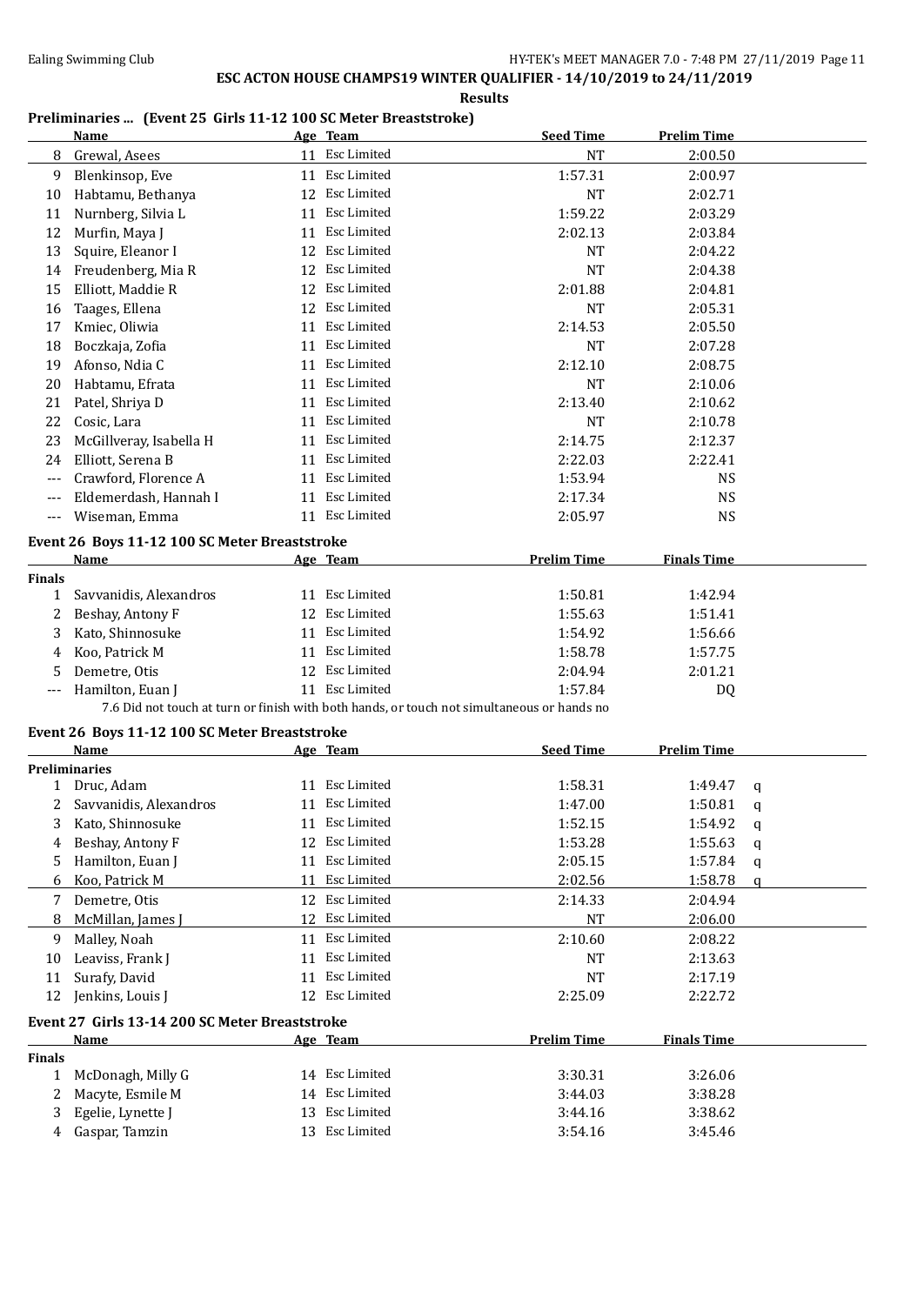#### **Results**

#### **Finals ... (Event 27 Girls 13-14 200 SC Meter Breaststroke)**

|               | <b>Name</b>                                    |    | Age Team           | <b>Prelim Time</b>                                                                         | <b>Finals Time</b> |              |
|---------------|------------------------------------------------|----|--------------------|--------------------------------------------------------------------------------------------|--------------------|--------------|
| 5             | Wakamatsu, Miyu                                |    | 13 Esc Limited     | 3:48.44                                                                                    | 3:51.47            |              |
| 6             | Koo, Isaure V                                  |    | 13 Esc Limited     | 3:54.21                                                                                    | 3:55.84            |              |
|               | Event 27 Girls 13-14 200 SC Meter Breaststroke |    |                    |                                                                                            |                    |              |
|               | Name                                           |    | Age Team           | <b>Seed Time</b>                                                                           | <b>Prelim Time</b> |              |
|               | <b>Preliminaries</b>                           |    |                    |                                                                                            |                    |              |
| 1             | McDonagh, Milly G                              |    | 14 Esc Limited     | 3:30.19                                                                                    | 3:30.31            | q            |
| 2             | Macyte, Esmile M                               |    | 14 Esc Limited     | <b>NT</b>                                                                                  | 3:44.03            | $\mathbf q$  |
| 3             | Egelie, Lynette J                              |    | 13 Esc Limited     | NT                                                                                         | 3:44.16            |              |
|               | Bowden, Ellie S                                |    | 14 Esc Limited     | <b>NT</b>                                                                                  | 3:48.19            | q            |
| 4             | Wakamatsu, Miyu                                |    | 13 Esc Limited     |                                                                                            |                    | $\mathbf q$  |
| 5             |                                                |    |                    | <b>NT</b>                                                                                  | 3:48.44            | q            |
| 6             | Gaspar, Tamzin                                 |    | 13 Esc Limited     | <b>NT</b>                                                                                  | 3:54.16            | $\mathbf{q}$ |
| 7             | Koo, Isaure V                                  |    | 13 Esc Limited     | <b>NT</b>                                                                                  | 3:54.21            |              |
| 8             | Warrillow, Isabella F                          |    | 14 Esc Limited     | 4:03.78                                                                                    | 4:02.12            |              |
| 9             | Pollock, Flora J                               |    | 13 Esc Limited     | <b>NT</b>                                                                                  | 4:02.66            |              |
| 10            | Eldemerdash, Farah L                           |    | 13 Esc Limited     | <b>NT</b>                                                                                  | 4:03.75            |              |
| 11            | Nurnberg, Elena S                              |    | 14 Esc Limited     | 4:02.50                                                                                    | 4:05.27            |              |
| 12            | Woldehiwot, Salem                              |    | 14 Esc Limited     | NT                                                                                         | 4:06.13            |              |
| 13            | Boczkaja, Nicole                               | 13 | Esc Limited        | <b>NT</b>                                                                                  | 4:12.69            |              |
| 14            | Fackney, Hanna R                               |    | 14 Esc Limited     | 4:10.31                                                                                    | 4:14.34            |              |
| 15            | Grewal, Ambar                                  | 13 | Esc Limited        | <b>NT</b>                                                                                  | 4:14.78            |              |
| 16            | Loncar, Ena                                    | 13 | <b>Esc Limited</b> | NT                                                                                         | 4:15.13            |              |
| 17            | Benderdouche, Sara                             | 14 | Esc Limited        | 4:18.00                                                                                    | 4:24.13            |              |
| 18            | Malley, Ilayda L                               | 13 | Esc Limited        | <b>NT</b>                                                                                  | 4:29.00            |              |
| 19            | Druc, Anna                                     | 13 | Esc Limited        | <b>NT</b>                                                                                  | 4:30.94            |              |
| 20            | Lachman, Shreya                                | 13 | Esc Limited        | <b>NT</b>                                                                                  | 4:47.31            |              |
|               | Krickic, Adriana                               |    | 14 Esc Limited     | 4:34.28                                                                                    | DQ                 |              |
|               |                                                |    |                    | 7.6 Did not touch at turn or finish with both hands, or touch not simultaneous or hands no |                    |              |
| ---           | Hrycek-Robinson, Caroline S                    |    | 14 Esc Limited     | NT                                                                                         | <b>NS</b>          |              |
| $---$         | Wiseman, Amaia                                 | 13 | Esc Limited        | <b>NT</b>                                                                                  | <b>NS</b>          |              |
| ---           | Korczakowska, Magdalena                        |    | 13 Esc Limited     | <b>NT</b>                                                                                  | <b>NS</b>          |              |
|               |                                                |    |                    |                                                                                            |                    |              |
|               | Event 28 Boys 13-14 200 SC Meter Breaststroke  |    |                    |                                                                                            |                    |              |
|               | <b>Name</b>                                    |    | Age Team           | <b>Prelim Time</b>                                                                         | <b>Finals Time</b> |              |
| <b>Finals</b> |                                                |    |                    |                                                                                            |                    |              |
| $\mathbf{1}$  | Bielak, Max P                                  |    | 13 Esc Limited     | 3:40.62                                                                                    | 3:27.62            |              |
| 2             | Verroiotis, Panos                              |    | 14 Esc Limited     | 3:39.84                                                                                    | 3:28.13            |              |
| 3             | Demetre, Max                                   |    | 14 Esc Limited     | 3:36.12                                                                                    | 3:42.19            |              |
| 4             | Yerkassynov, Edik                              |    | 13 Esc Limited     | 3:42.78                                                                                    | 3:50.19            |              |
| 5             | Leaviss, Stanley                               |    | 13 Esc Limited     | 3:56.58                                                                                    | 3:57.81            |              |
| 6             | Bhatia, Sai                                    |    | 13 Esc Limited     | 4:12.50                                                                                    | 4:03.91            |              |
|               | Event 28 Boys 13-14 200 SC Meter Breaststroke  |    |                    |                                                                                            |                    |              |
|               | Name                                           |    | Age Team           | <b>Seed Time</b>                                                                           | <b>Prelim Time</b> |              |
|               | <b>Preliminaries</b>                           |    |                    |                                                                                            |                    |              |
| $\mathbf{1}$  | Demetre, Max                                   |    | 14 Esc Limited     | 3:59.78                                                                                    | 3:36.12            | q            |
| 2             | Rasmussen, Lucas                               |    | 14 Esc Limited     | 3:46.78                                                                                    | 3:37.66            | q            |
| 3             | Verroiotis, Panos                              |    | 14 Esc Limited     | 4:17.66                                                                                    | 3:39.84            | q            |
| 4             | Bielak, Max P                                  | 13 | Esc Limited        | NT                                                                                         | 3:40.62            | q            |
| 5             | Yerkassynov, Edik                              |    | 13 Esc Limited     | NT                                                                                         | 3:42.78            | q            |
| 6             | Leaviss, Stanley                               | 13 | Esc Limited        | NT                                                                                         | 3:56.58            | $\mathbf q$  |
| 7             | Bhatia, Sai                                    |    | 13 Esc Limited     | <b>NT</b>                                                                                  | 4:12.50            |              |
|               |                                                | 13 | Esc Limited        | <b>NT</b>                                                                                  |                    |              |
| 8             | Amara, Hugo J                                  |    | 13 Esc Limited     |                                                                                            | 4:21.25            |              |
| 9             | Manners, Alfie                                 |    |                    | NT                                                                                         | 4:23.31            |              |
|               | 10 Irimia, Cosmin                              |    | 13 Esc Limited     | <b>NT</b>                                                                                  | 4:38.57            |              |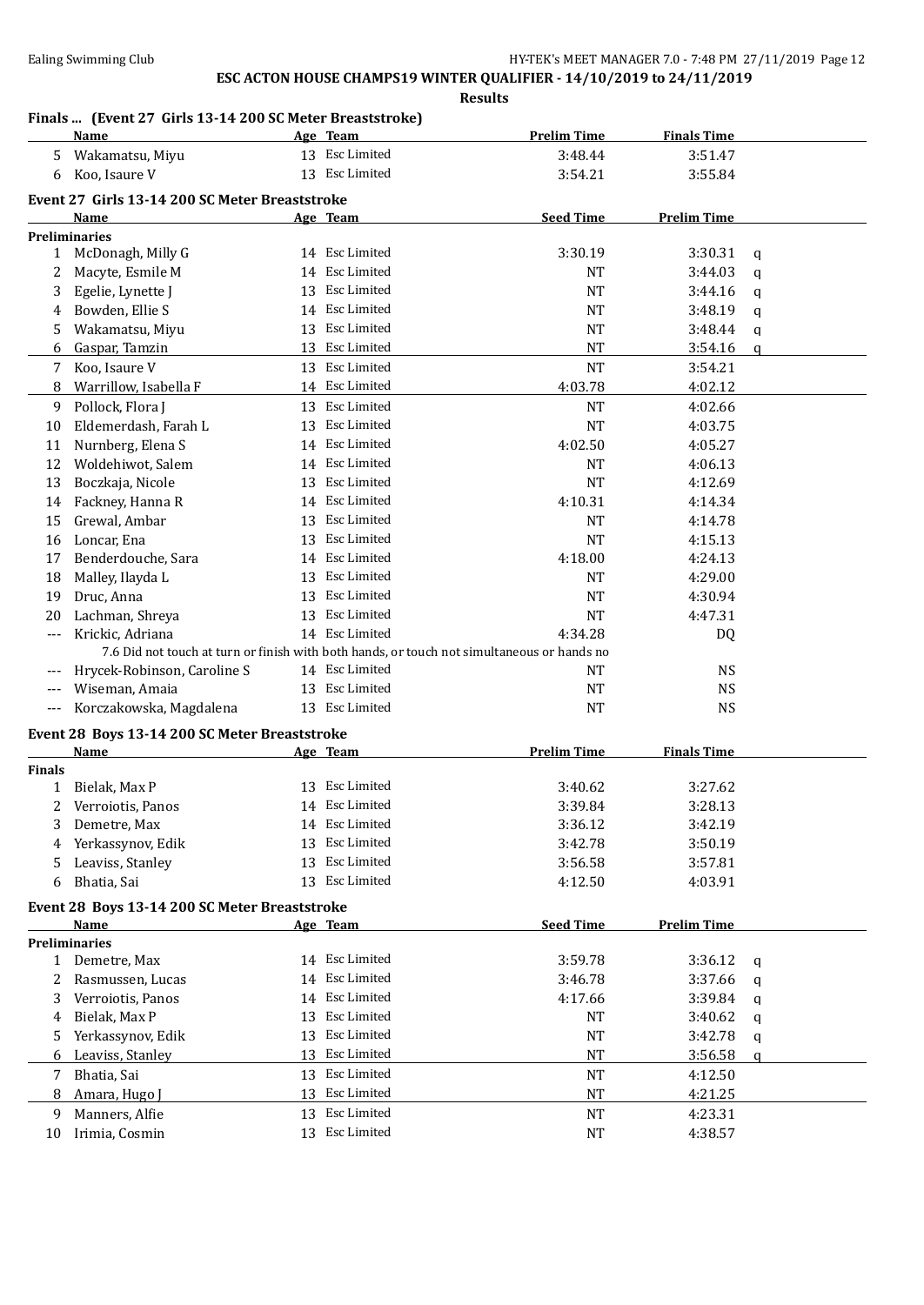**Results**

#### **Preliminaries ... (Event 28 Boys 13-14 200 SC Meter Breaststroke)**

|               | <b>Name</b>                                        |    | Age Team           | <b>Seed Time</b>   | <b>Prelim Time</b> |              |
|---------------|----------------------------------------------------|----|--------------------|--------------------|--------------------|--------------|
| 11            | Carroll-Waine, Henry R                             |    | 13 Esc Limited     | <b>NT</b>          | 4:40.50            |              |
| 12            | Loncar, Filip                                      |    | 13 Esc Limited     | <b>NT</b>          | 4:51.13            |              |
| 13            | Aubrey-Johnson, Jonah E                            |    | 13 Esc Limited     | <b>NT</b>          | 5:08.25            |              |
|               | Krasnodebski, Adam                                 |    | 14 Esc Limited     | 3:30.87            | <b>NS</b>          |              |
|               | Event 29 Girls 15 & Over 200 SC Meter Breaststroke |    |                    |                    |                    |              |
|               | Name                                               |    | Age Team           | <b>Prelim Time</b> | <b>Finals Time</b> |              |
| <b>Finals</b> |                                                    |    |                    |                    |                    |              |
| 1             | Streltsova, Sofia                                  |    | 16 Esc Limited     | 3:16.94            | 3:07.78            |              |
| 2             | Beetham, Gwen                                      | 15 | Esc Limited        | 3:21.00            | 3:32.97            |              |
| 3             | Macyte, Rugile                                     | 17 | Esc Limited        | 3:46.25            | 3:39.50            |              |
| $---$         | Beben, Nicola                                      | 16 | Esc Limited        | 3:53.59            | <b>NS</b>          |              |
| $---$         | Krynska, Agatka                                    |    | 19 Esc Limited     | 3:35.17            | <b>NS</b>          |              |
|               | Event 29 Girls 15 & Over 200 SC Meter Breaststroke |    |                    |                    |                    |              |
|               | Name                                               |    | Age Team           | <b>Seed Time</b>   | <b>Prelim Time</b> |              |
|               | <b>Preliminaries</b>                               |    |                    |                    |                    |              |
| 1             | Streltsova, Sofia                                  | 16 | Esc Limited        | 3:04.08            | 3:16.94            | q            |
| 2             | Beetham, Gwen                                      | 15 | Esc Limited        | 3:18.66            | 3:21.00            | q            |
| 3             | Krynska, Agatka                                    | 19 | Esc Limited        | 3:33.97            | 3:35.17            | $\mathbf q$  |
| 4             | Macyte, Rugile                                     | 17 | <b>Esc Limited</b> | 3:44.54            | 3:46.25            | q            |
| 5             | Beben, Nicola                                      | 16 | Esc Limited        | NT                 | 3:53.59            | q            |
| 6             | McInnes, Aiysha                                    | 17 | Esc Limited        | <b>NT</b>          | 4:11.64            | $\mathbf q$  |
| $---$         | Egelie, Francine                                   |    | 16 Esc Limited     | 3:42.44            | <b>NS</b>          |              |
| $---$         | Meyhta, Bhaavya                                    |    | 16 Esc Limited     | 5:16.37            | <b>NS</b>          |              |
|               | Event 30 Boys 15 & Over 200 SC Meter Breaststroke  |    |                    |                    |                    |              |
|               | Name                                               |    | Age Team           | <b>Prelim Time</b> | <b>Finals Time</b> |              |
| <b>Finals</b> |                                                    |    |                    |                    |                    |              |
| 1             | Jones, Oscar                                       |    | 16 Esc Limited     | 3:12.75            | 3:13.10            |              |
|               | Fackney, Bailey G                                  | 17 | Esc Limited        | 3:21.31            | 3:13.25            |              |
| 3             | Stojsavljevic, Savo                                | 15 | Esc Limited        | 3:29.85            | 3:23.16            |              |
| 4             | Krynski, Jacek                                     | 16 | Esc Limited        | 3:31.06            | 3:30.65            |              |
| 5.            | Mady, Jean T                                       |    | 15 Esc Limited     | 3:57.06            | 3:37.13            |              |
|               | Event 30 Boys 15 & Over 200 SC Meter Breaststroke  |    |                    |                    |                    |              |
|               | Name                                               |    | Age Team           | <b>Seed Time</b>   | <b>Prelim Time</b> |              |
|               | <b>Preliminaries</b>                               |    |                    |                    |                    |              |
|               | 1 Jones, Oscar                                     |    | 16 Esc Limited     | 3:15.91            | 3:12.75            | q            |
| 2             | Fackney, Bailey G                                  |    | 17 Esc Limited     | 3:19.57            | 3:21.31            | q            |
| 3             | Stojsavljevic, Savo                                | 15 | Esc Limited        | 3:15.54            | 3:29.85            | q            |
| 4             | Krynski, Jacek                                     |    | 16 Esc Limited     | 3:29.37            | 3:31.06            | q            |
| 5             | Mady, Jean T                                       | 15 | Esc Limited        | NT                 | 3:57.06            | q            |
|               | Savvanidis, Filippos                               |    | 15 Esc Limited     | 3:55.00            | <b>NS</b>          |              |
|               | Event 32 Boys 8 & Under 25 SC Meter Butterfly      |    |                    |                    |                    |              |
|               | Name                                               |    | Age Team           | <b>Prelim Time</b> | <b>Finals Time</b> |              |
| <b>Finals</b> |                                                    |    |                    |                    |                    |              |
| $\mathbf{1}$  | Rodgers, Nicholas T                                |    | 8 Esc Limited      | 21.62              | 21.41              |              |
|               | Event 32 Boys 8 & Under 25 SC Meter Butterfly      |    |                    |                    |                    |              |
|               | Name                                               |    | Age Team           | <b>Seed Time</b>   | <b>Prelim Time</b> |              |
|               | <b>Preliminaries</b>                               |    |                    |                    |                    |              |
|               | 1 Rodgers, Nicholas T                              |    | 8 Esc Limited      | 24.60              | 21.62              | $\mathbf{q}$ |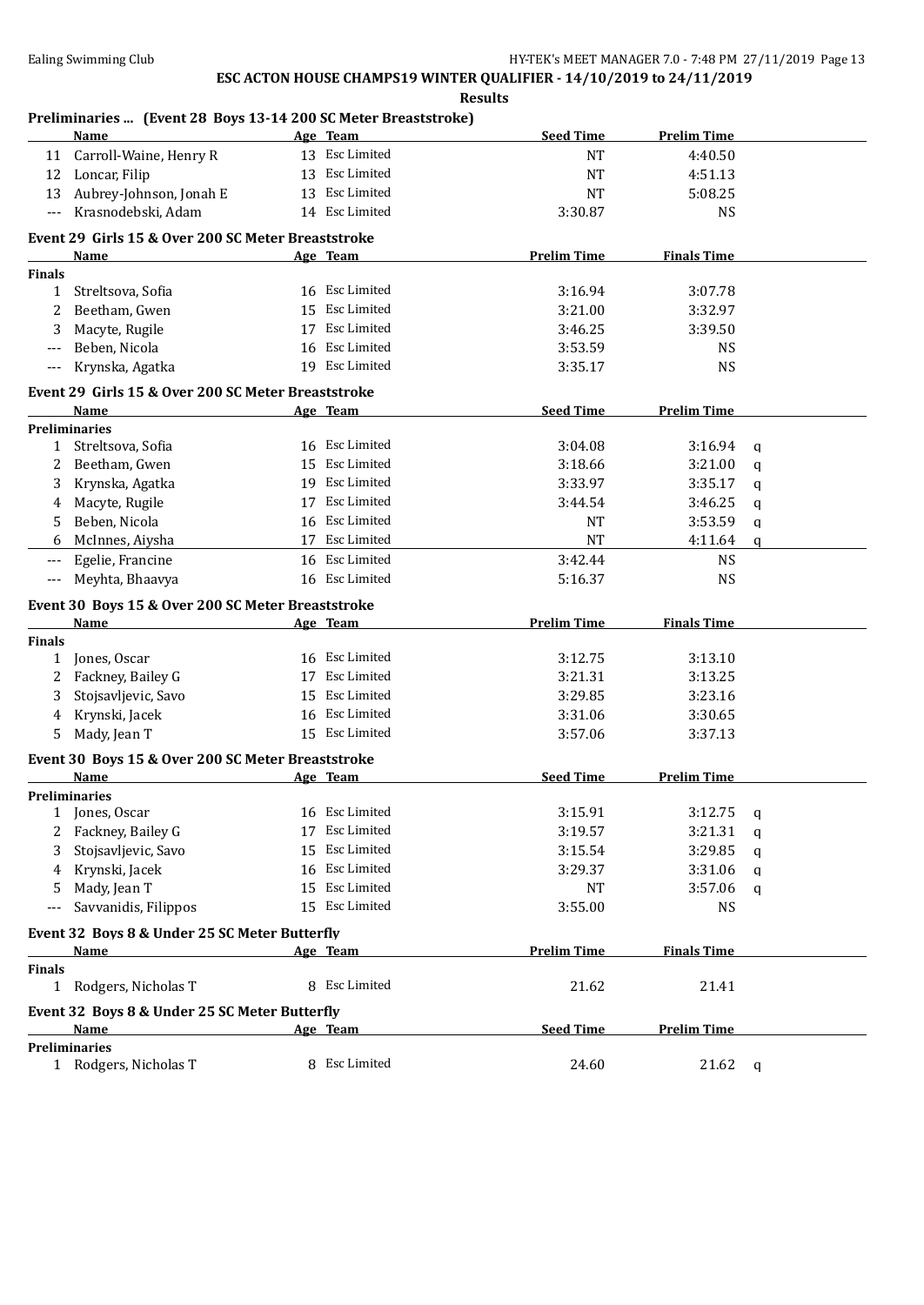## **ESC ACTON HOUSE CHAMPS19 WINTER QUALIFIER - 14/10/2019 to 24/11/2019**

|               | Name                                                       |    | Age Team           | <b>Prelim Time</b> | <b>Finals Time</b> |              |
|---------------|------------------------------------------------------------|----|--------------------|--------------------|--------------------|--------------|
| <b>Finals</b> |                                                            |    |                    |                    |                    |              |
| 1             | Rodgers, Emilia V                                          |    | 10 Esc Limited     | 21.22              | 20.50              |              |
| 2             | Romim, Ebe                                                 | 9  | Esc Limited        | 19.75              | 21.57              |              |
| 3             | Gaspar, Csenge                                             | 10 | Esc Limited        | 24.34              | 22.81              |              |
| 4             | Ribbons, Saskia B                                          | 10 | <b>Esc Limited</b> | 25.40              | 24.09              |              |
| 5             | Howell-Jones, Edie A                                       | 10 | Esc Limited        | 23.75              | 24.81              |              |
| 6             | Williams, Nancy G                                          | 10 | Esc Limited        | 24.16              | 24.97              |              |
|               | Event 33 Girls 9-10 25 SC Meter Butterfly                  |    |                    |                    | <b>Prelim Time</b> |              |
|               | Name<br><b>Preliminaries</b>                               |    | Age Team           | <b>Seed Time</b>   |                    |              |
| 1             | Romim, Ebe                                                 |    | 9 Esc Limited      | 22.75              | 19.75              | q            |
| 2             | Rodgers, Emilia V                                          |    | 10 Esc Limited     | 23.25              | 21.22              | q            |
| 3             | Rasmussen, Mia                                             | 10 | Esc Limited        | 23.00              | 23.09              |              |
|               |                                                            |    | Esc Limited        | <b>NT</b>          | 23.75              | q            |
| 4             | Howell-Jones, Edie A                                       | 10 |                    |                    |                    | q            |
| 5             | Williams, Nancy G                                          | 10 | Esc Limited        | <b>NT</b>          | 24.16              | q            |
| 6             | Gaspar, Csenge                                             | 10 | Esc Limited        | 24.16              | 24.34              | $\mathbf{q}$ |
| 7             | Eakins, Isabelle                                           | 10 | Esc Limited        | 24.28              | 25.28              |              |
| 8             | Ribbons, Saskia B                                          | 10 | Esc Limited        | <b>NT</b>          | 25.40              |              |
| 9             | Nurnberg, Martina J                                        |    | 9 Esc Limited      | 30.46              | 29.84              |              |
| 10            | Pereira, Alexandra                                         | 9  | Esc Limited        | <b>NT</b>          | 34.09              |              |
| $---$         | Mills, Charlotte                                           | 10 | Esc Limited        | <b>NT</b>          | <b>NS</b>          |              |
| ---           | Von Muhlen, Madeleine                                      |    | 10 Esc Limited     | 26.91              | <b>NS</b>          |              |
|               | Event 34 Boys 9-10 25 SC Meter Butterfly<br>Name           |    | Age Team           | <b>Prelim Time</b> | <b>Finals Time</b> |              |
| <b>Finals</b> |                                                            |    |                    |                    |                    |              |
| 1             | Wakamatsu, Daigo                                           | 10 | Esc Limited        | 20.13              | 19.03              |              |
| 2             | Keating, Patrick                                           | 9  | Esc Limited        | 25.19              | 22.78              |              |
| 3             | Skitsko, Artur                                             | 10 | Esc Limited        | 23.44              | 23.40              |              |
| 4             | Ivanov, Valentino                                          | 9  | Esc Limited        | 29.56              | 28.28              |              |
| 5             | Mydlarski, Kuba M                                          | 10 | Esc Limited        | 24.53              | 28.31              |              |
| ---           | Zimbakovski, Kieran                                        |    | 10 Esc Limited     | 29.19              | DQ                 |              |
|               | 8.3 Breaststroke kick used (legal in Masters Competitions) |    |                    |                    |                    |              |
|               | Event 34 Boys 9-10 25 SC Meter Butterfly                   |    |                    |                    |                    |              |
|               | Name                                                       |    | Age Team           | <b>Seed Time</b>   | <b>Prelim Time</b> |              |
|               | <b>Preliminaries</b>                                       |    | 10 Esc Limited     | 18.52              | 20.13              |              |
|               | 1 Wakamatsu, Daigo                                         |    | Esc Limited        |                    |                    | q            |
| 2             | Skitsko, Artur                                             | 10 |                    | 25.38              | 23.44              | q            |
| 3             | Mydlarski, Kuba M                                          | 10 | Esc Limited        | <b>NT</b>          | 24.53              | q            |
| 4             | Keating, Patrick                                           | 9  | Esc Limited        | 25.31              | 25.19              | q            |
| 5             | Zimbakovski, Kieran                                        | 10 | Esc Limited        | 33.09              | 29.19              | q            |
| 6             | Ivanov, Valentino                                          | 9  | Esc Limited        | 37.16              | 29.56              | q            |
| 7             | Mudge, Otto T                                              | 9  | Esc Limited        | <b>NT</b>          | 31.28              |              |
| 8             | Manners, Henry G                                           | 10 | Esc Limited        | 32.53              | 34.22              |              |
| 9             | Ceric, Andrej                                              | 10 | Esc Limited        | <b>NT</b>          | 34.91              |              |
|               | Event 35 Girls 11-12 50 SC Meter Butterfly                 |    |                    |                    |                    |              |
|               | Name                                                       |    | Age Team           | <b>Prelim Time</b> | <b>Finals Time</b> |              |
| <b>Finals</b> |                                                            |    | 12 Esc Limited     |                    |                    |              |
| $\mathbf{1}$  | Marshallsay, Georgia H                                     |    | 12 Esc Limited     | 41.75              | 39.69              |              |
| 2             | Pritchard, Lily M                                          |    | 12 Esc Limited     | 41.97              | 43.03              |              |
| 3             | Ganne, Sophie A                                            |    |                    | 46.41              | 47.34              |              |
| 4             | Grant, Myriam                                              |    | 12 Esc Limited     | 48.88              | 47.79              |              |
|               |                                                            |    |                    |                    |                    |              |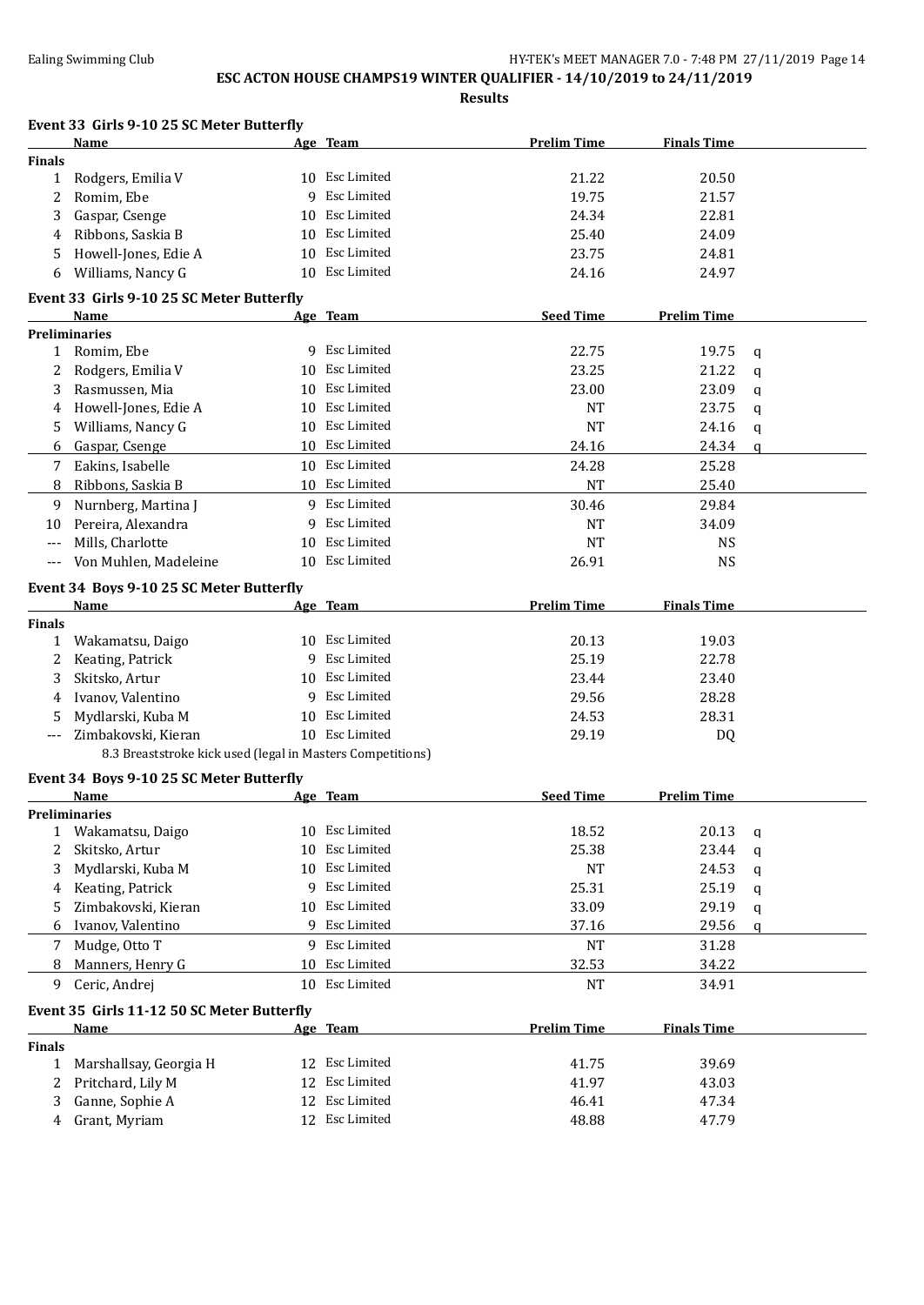|               | Finals  (Event 35 Girls 11-12 50 SC Meter Butterfly)<br><b>Name</b>                        |    | Age Team        | <b>Prelim Time</b> | <b>Finals Time</b> |             |
|---------------|--------------------------------------------------------------------------------------------|----|-----------------|--------------------|--------------------|-------------|
| 5             | Murfin, Maya J                                                                             |    | 11 Esc Limited  | 54.84              | 49.15              |             |
| $---$         | Yoneda, Yuka                                                                               |    | 12 Esc Limited  | 40.53              | DQ                 |             |
|               | 4.4 Start before starting signal                                                           |    |                 |                    |                    |             |
|               | Event 35 Girls 11-12 50 SC Meter Butterfly                                                 |    |                 |                    |                    |             |
|               | Name                                                                                       |    | Age Team        | <b>Seed Time</b>   | <b>Prelim Time</b> |             |
|               | <b>Preliminaries</b>                                                                       |    |                 |                    |                    |             |
|               | 1 Yoneda, Yuka                                                                             |    | 12 Esc Limited  | 41.99              | 40.53              | q           |
| 2             | Marshallsay, Georgia H                                                                     | 12 | Esc Limited     | 41.96              | 41.75              | q           |
| 3             | Pritchard, Lily M                                                                          |    | 12 Esc Limited  | 45.53              | 41.97              | q           |
| 4             | Ganne, Sophie A                                                                            |    | 12 Esc Limited  | 58.34              | 46.41              | q           |
| 5             | Keating, Ciara                                                                             |    | 12 Esc Limited  | 53.46              | 48.43              | q           |
| 6             | Grant, Myriam                                                                              |    | 12 Esc Limited  | 48.97              | 48.88              | q           |
| 7             | Rasmussen, Alice                                                                           |    | 12 Esc Limited  | <b>NT</b>          | 52.25              |             |
| 8             | Murfin, Maya J                                                                             |    | 11 Esc Limited  | <b>NT</b>          | 54.84              |             |
|               |                                                                                            |    |                 |                    |                    |             |
| 9             | Afonso, Ndia C                                                                             |    | 11 Esc Limited  | 1:01.40            | 55.84              |             |
| 10            | Blenkinsop, Eve                                                                            |    | 11 Esc Limited  | 59.34              | 55.85              |             |
| 11            | Patel, Shriya D                                                                            |    | 11 Esc Limited  | 59.87              | 56.69              |             |
| 12            | Boczkaja, Zofia                                                                            |    | 11 Esc Limited  | <b>NT</b>          | 56.84              |             |
| 13            | Grewal, Asees                                                                              |    | 11 Esc Limited  | <b>NT</b>          | 57.50              |             |
| 14            | Squire, Eleanor I                                                                          |    | 12 Esc Limited  | <b>NT</b>          | 57.66              |             |
| 15            | Freudenberg, Mia R                                                                         |    | 12 Esc Limited  | <b>NT</b>          | 58.50              |             |
| 16            | Elliott, Maddie R                                                                          |    | 12 Esc Limited  | 55.13              | 1:00.72            |             |
| 17            | Kmiec, Oliwia                                                                              |    | 11 Esc Limited  | 1:02.25            | 1:01.03            |             |
| 18            | McGillveray, Isabella H                                                                    | 11 | Esc Limited     | 1:02.13            | 1:01.09            |             |
| 19            | Elliott, Serena B                                                                          | 11 | Esc Limited     | 1:05.31            | 1:02.97            |             |
| 20            | Nurnberg, Silvia L                                                                         | 11 | Esc Limited     | 59.88              | 1:03.46            |             |
| 21            | Taages, Ellena                                                                             | 12 | Esc Limited     | NT                 | 1:07.32            |             |
| 22            | Habtamu, Efrata                                                                            | 11 | Esc Limited     | NT                 | 1:07.54            |             |
| 23            | Cosic, Lara                                                                                |    | 11 Esc Limited  | <b>NT</b>          | 1:10.77            |             |
| 24            | Habtamu, Bethanya                                                                          | 12 | Esc Limited     | <b>NT</b>          | 1:12.34            |             |
| $---$         | Crawford, Florence A                                                                       |    | 11 Esc Limited  | 43.07              | <b>NS</b>          |             |
| $---$         | Wiseman, Emma                                                                              |    | 11 Esc Limited  | 1:00.10            | <b>NS</b>          |             |
| $---$         | Eldemerdash, Hannah I                                                                      |    | 11 Esc Limited  | 1:05.68            | <b>NS</b>          |             |
|               |                                                                                            |    |                 |                    |                    |             |
|               | Event 36 Boys 11-12 50 SC Meter Butterfly                                                  |    |                 |                    | <b>Finals Time</b> |             |
| <b>Finals</b> | <u>Name</u>                                                                                |    | <u>Age Team</u> | <u>Prelim Time</u> |                    |             |
| $\mathbf{1}$  | Beshay, Antony F                                                                           |    | 12 Esc Limited  | 43.32              | 43.87              |             |
| 2             | Savvanidis, Alexandros                                                                     |    | 11 Esc Limited  | 57.13              | 46.51              |             |
| 3             | Malley, Noah                                                                               |    | 11 Esc Limited  | 53.88              | 46.75              |             |
| 4             | Kato, Shinnosuke                                                                           |    | 11 Esc Limited  | 49.36              | 49.91              |             |
| 5             | Koo, Patrick M                                                                             |    | 11 Esc Limited  | 54.37              | 54.22              |             |
| $---$         | Hamilton, Euan J                                                                           |    | 11 Esc Limited  | 57.94              | DQ                 |             |
|               | 8.4 Did not touch at turn or finish with both hands or touch not simultaneous or hands sep |    |                 |                    |                    |             |
|               |                                                                                            |    |                 |                    |                    |             |
|               | Event 36 Boys 11-12 50 SC Meter Butterfly                                                  |    |                 | <b>Seed Time</b>   |                    |             |
|               | Name<br><b>Preliminaries</b>                                                               |    | Age Team        |                    | <b>Prelim Time</b> |             |
|               | Beshay, Antony F                                                                           |    | 12 Esc Limited  | 43.59              | 43.32              |             |
| 1             |                                                                                            |    | 11 Esc Limited  |                    |                    | q           |
| 2             | Druc, Adam                                                                                 |    |                 | 52.97              | 46.65              | q           |
| 3             | Kato, Shinnosuke                                                                           |    | 11 Esc Limited  | 48.18              | 49.36              | q           |
| 4             | Malley, Noah                                                                               |    | 11 Esc Limited  | 1:00.59            | 53.88              | q           |
| 5             | Koo, Patrick M                                                                             |    | 11 Esc Limited  | 57.47              | 54.37              | q           |
| 6             | Savvanidis, Alexandros                                                                     |    | 11 Esc Limited  | 46.53              | 57.13              | $\mathbf q$ |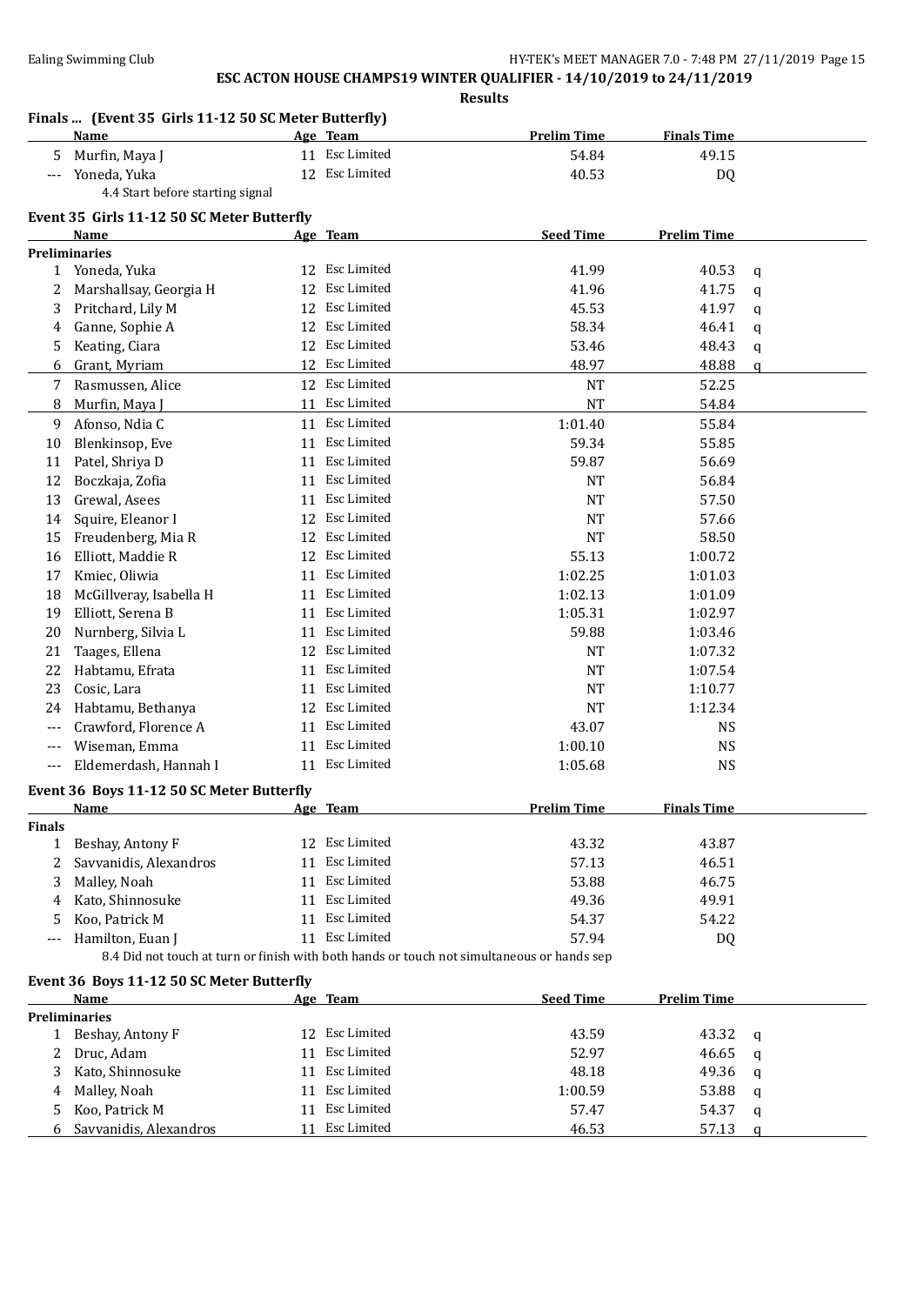|               | Preliminaries  (Event 36 Boys 11-12 50 SC Meter Butterfly)<br>Name                                         |    | Age Team                         | <b>Seed Time</b>   | <b>Prelim Time</b> |   |
|---------------|------------------------------------------------------------------------------------------------------------|----|----------------------------------|--------------------|--------------------|---|
|               | 7 Hamilton, Euan J                                                                                         |    | 11 Esc Limited                   | 58.40              | 57.94              |   |
| 8             | Leaviss, Frank J                                                                                           |    | 11 Esc Limited                   | <b>NT</b>          | 1:01.03            |   |
| 9             | McMillan, James J                                                                                          |    | 12 Esc Limited                   | <b>NT</b>          | 1:03.71            |   |
| 10            | Jenkins, Louis J                                                                                           |    | 12 Esc Limited                   | 1:01.47            | 1:03.87            |   |
| 11            | Demetre, Otis                                                                                              |    | 12 Esc Limited                   | 1:02.97            | 1:04.09            |   |
| 12            | Surafy, David                                                                                              |    | 11 Esc Limited                   | <b>NT</b>          | 1:04.12            |   |
|               | Event 37 Girls 13-14 100 SC Meter Butterfly                                                                |    |                                  |                    |                    |   |
|               | Name                                                                                                       |    | Age Team                         | <b>Prelim Time</b> | <b>Finals Time</b> |   |
| <b>Finals</b> |                                                                                                            |    |                                  |                    |                    |   |
| 1             | Krickic, Adriana                                                                                           |    | 14 Esc Limited                   | 1:33.71            | 1:26.13            |   |
| 2             | Wakamatsu, Miyu                                                                                            |    | 13 Esc Limited                   | 1:28.15            | 1:30.16            |   |
| 3             | Fackney, Hanna R                                                                                           |    | 14 Esc Limited                   | 1:46.13            | 1:41.32            |   |
| 4             | Egelie, Lynette J                                                                                          |    | 13 Esc Limited                   | 1:46.97            | 1:44.58            |   |
| 5             | Warrillow, Isabella F                                                                                      |    | 14 Esc Limited                   | 1:51.37            | 1:44.59            |   |
| 6             | Malley, Ilayda L                                                                                           |    | 13 Esc Limited                   | 1:39.34            | 1:45.72            |   |
|               |                                                                                                            |    |                                  |                    |                    |   |
|               | Event 37 Girls 13-14 100 SC Meter Butterfly<br>Name                                                        |    | Age Team                         | <b>Seed Time</b>   | <b>Prelim Time</b> |   |
|               | <b>Preliminaries</b>                                                                                       |    |                                  |                    |                    |   |
| $\mathbf{1}$  | Wakamatsu, Miyu                                                                                            |    | 13 Esc Limited                   | <b>NT</b>          | 1:28.15            | q |
| 2             | Krickic, Adriana                                                                                           | 14 | Esc Limited                      | 1:31.94            | 1:33.71            | q |
| 3             | Malley, Ilayda L                                                                                           | 13 | Esc Limited                      | 1:34.88            | 1:39.34            | q |
| 4             | Fackney, Hanna R                                                                                           | 14 | Esc Limited                      | 1:46.31            | 1:46.13            | q |
| 5             | Egelie, Lynette J                                                                                          | 13 | Esc Limited                      | <b>NT</b>          | 1:46.97            | q |
| 6             | Warrillow, Isabella F                                                                                      | 14 | Esc Limited                      | 1:52.19            | 1:51.37            | q |
| 7             | Pollock, Flora J                                                                                           |    | 13 Esc Limited                   | 1:50.72            | 1:51.81            |   |
| 8             | Koo, Isaure V                                                                                              | 13 | Esc Limited                      | 2:00.78            | 1:52.31            |   |
| 9             | Gaspar, Tamzin                                                                                             |    | 13 Esc Limited                   | 2:01.66            | 1:53.34            |   |
| 10            | McDonagh, Milly G                                                                                          |    | 14 Esc Limited                   | 1:46.38            | 1:57.31            |   |
| 11            | Macyte, Esmile M                                                                                           | 14 | Esc Limited                      | 1:53.16            | 2:00.72            |   |
| 12            | Nurnberg, Elena S                                                                                          | 14 | Esc Limited                      | 2:03.50            | 2:07.19            |   |
|               |                                                                                                            |    | Esc Limited                      |                    |                    |   |
| 13            | Grewal, Ambar                                                                                              | 13 | Esc Limited                      | <b>NT</b>          | 2:08.87            |   |
| 14            | Woldehiwot, Salem                                                                                          | 14 |                                  | <b>NT</b>          | 2:15.54            |   |
| 15            | Druc, Anna                                                                                                 | 13 | Esc Limited<br>13 Esc Limited    | <b>NT</b>          | 2:16.07            |   |
| 16            | Loncar, Ena                                                                                                |    |                                  | <b>NT</b>          | 2:18.13            |   |
| 17            | Boczkaja, Nicole                                                                                           |    | 13 Esc Limited<br>13 Esc Limited | NT                 | 2:22.32            |   |
| $---$         | Eldemerdash, Farah L<br>8.3 Movements of the legs not simultaneous or alternating movement of legs or feet |    |                                  | 1:47.68            | DQ                 |   |
| ---           | Benderdouche, Sara                                                                                         |    | 14 Esc Limited                   | 2:01.38            | DQ                 |   |
|               | 8.4 Did not touch at turn or finish with both hands or touch not simultaneous or hands sep                 |    |                                  |                    |                    |   |
| ---           | Korczakowska, Magdalena                                                                                    |    | 13 Esc Limited                   | NT                 | <b>NS</b>          |   |
| $---$         | Wiseman, Amaia                                                                                             |    | 13 Esc Limited                   | NT                 | <b>NS</b>          |   |
| ---           | Hrycek-Robinson, Caroline S                                                                                |    | 14 Esc Limited                   | NT                 | <b>NS</b>          |   |
| $---$         | Lachman, Shreya                                                                                            | 13 | Esc Limited                      | NT                 | <b>NS</b>          |   |
|               |                                                                                                            |    |                                  |                    |                    |   |
|               | Event 38 Boys 13-14 100 SC Meter Butterfly                                                                 |    |                                  |                    |                    |   |
|               | Name                                                                                                       |    | Age Team                         | <b>Prelim Time</b> | <b>Finals Time</b> |   |
| Finals        | Bielak, Max P                                                                                              |    | 13 Esc Limited                   | 1:39.25            | 1:33.03            |   |
| 1             |                                                                                                            | 13 | Esc Limited                      | 1:42.93            |                    |   |
| 2             | Yerkassynov, Edik                                                                                          |    | Esc Limited                      | 1:53.38            | 1:40.03            |   |
| 3             | Leaviss, Stanley                                                                                           | 13 | Esc Limited                      |                    | 1:44.94            |   |
| 4             | Bhatia, Sai                                                                                                | 13 | Esc Limited                      | 2:02.88            | 1:49.72            |   |
| 5             | Demetre, Max                                                                                               | 14 | 14 Esc Limited                   | 1:55.13            | 1:53.75            |   |
| 6             | Verroiotis, Panos                                                                                          |    |                                  | 1:53.66            | 2:04.38            |   |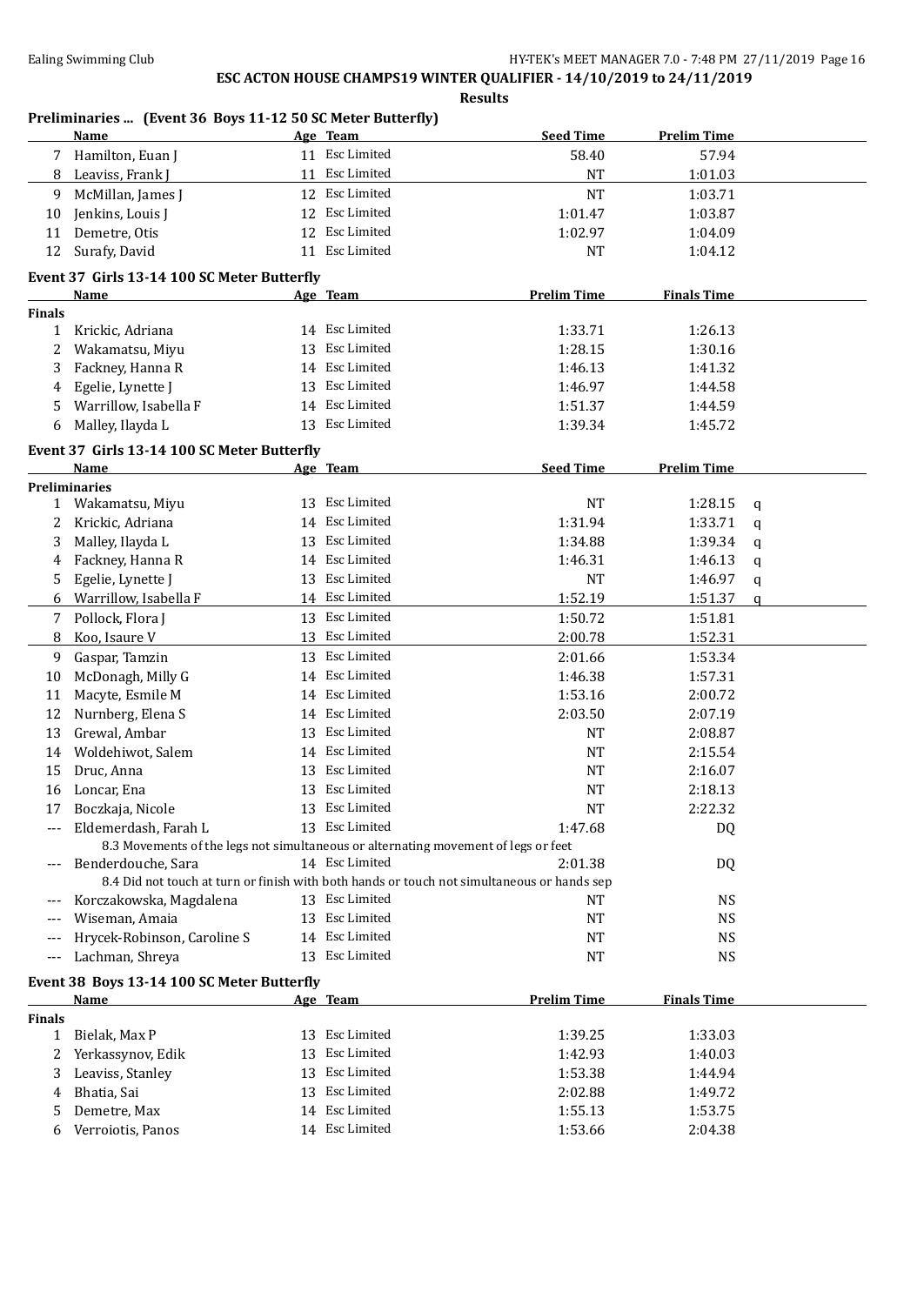**ESC ACTON HOUSE CHAMPS19 WINTER QUALIFIER - 14/10/2019 to 24/11/2019**

**Results**

### **Event 38 Boys 13-14 100 SC Meter Butterfly**

|               | Name                                            |    | Age Team       | <b>Seed Time</b>                                                                           | <b>Prelim Time</b> |             |
|---------------|-------------------------------------------------|----|----------------|--------------------------------------------------------------------------------------------|--------------------|-------------|
|               | <b>Preliminaries</b>                            |    |                |                                                                                            |                    |             |
| 1             | Bielak, Max P                                   |    | 13 Esc Limited | 1:43.76                                                                                    | 1:39.25            | q           |
| 2             | Yerkassynov, Edik                               | 13 | Esc Limited    | 1:59.25                                                                                    | 1:42.93            | q           |
| 3             | Rasmussen, Lucas                                |    | 14 Esc Limited | 1:38.44                                                                                    | 1:49.72            | q           |
| 4             | Leaviss, Stanley                                |    | 13 Esc Limited | 1:41.79                                                                                    | 1:53.38            | q           |
| 5.            | Verroiotis, Panos                               |    | 14 Esc Limited | 2:00.53                                                                                    | 1:53.66            | q           |
| 6             | Demetre, Max                                    |    | 14 Esc Limited | 1:50.16                                                                                    | 1:55.13            | $\mathbf q$ |
| 7             | Bhatia, Sai                                     |    | 13 Esc Limited | 2:05.09                                                                                    | 2:02.88            |             |
| 8             | Carroll-Waine, Henry R                          |    | 13 Esc Limited | 2:23.63                                                                                    | 2:25.75            |             |
| 9             | Manners, Alfie                                  | 13 | Esc Limited    | 2:26.72                                                                                    | 2:29.31            |             |
| 10            | Aubrey-Johnson, Jonah E                         | 13 | Esc Limited    | <b>NT</b>                                                                                  | 2:43.44            |             |
| 11            | Loncar, Filip                                   | 13 | Esc Limited    | <b>NT</b>                                                                                  | 2:45.72            |             |
| $---$         | Irimia, Cosmin                                  |    | 13 Esc Limited | <b>NT</b>                                                                                  | DQ                 |             |
|               |                                                 |    |                | 8.2 Arms not brought forward simultaneously or arms not brought forward over the water     |                    |             |
|               | Amara, Hugo J                                   |    | 13 Esc Limited | NT                                                                                         | DQ                 |             |
|               |                                                 |    |                | 8.4 Did not touch at turn or finish with both hands or touch not simultaneous or hands sep |                    |             |
| $---$         | Krasnodebski, Adam                              |    | 14 Esc Limited | 1:45.25                                                                                    | <b>NS</b>          |             |
|               |                                                 |    |                |                                                                                            |                    |             |
|               | Event 39 Girls 15 & Over 100 SC Meter Butterfly |    |                |                                                                                            |                    |             |
|               | Name                                            |    | Age Team       | <b>Prelim Time</b>                                                                         | <b>Finals Time</b> |             |
| <b>Finals</b> |                                                 |    | 16 Esc Limited |                                                                                            |                    |             |
| 1             | Streltsova, Sofia                               |    | 15 Esc Limited | 1:28.25                                                                                    | 1:25.04            |             |
| 2             | Beetham, Gwen                                   |    | 17 Esc Limited | 1:33.34                                                                                    | 1:34.87            |             |
| ---           | Macyte, Rugile                                  |    |                | 1:42.37                                                                                    | <b>NS</b>          |             |
| ---           | Krynska, Agatka                                 |    | 19 Esc Limited | 1:25.55                                                                                    | <b>NS</b>          |             |
|               | Event 39 Girls 15 & Over 100 SC Meter Butterfly |    |                |                                                                                            |                    |             |
|               | Name                                            |    | Age Team       | <b>Seed Time</b>                                                                           | <b>Prelim Time</b> |             |
|               | <b>Preliminaries</b>                            |    |                |                                                                                            |                    |             |
| 1             | Krynska, Agatka                                 |    | 19 Esc Limited | 1:13.78                                                                                    | 1:25.55            | q           |
| 2             | Streltsova, Sofia                               | 16 | Esc Limited    | 1:20.65                                                                                    | 1:28.25            | q           |
| 3             | Beetham, Gwen                                   |    | 15 Esc Limited | 1:28.06                                                                                    | 1:33.34            | q           |
| 4             | Macyte, Rugile                                  |    | 17 Esc Limited | NT                                                                                         | 1:42.37            | q           |
| 5             | Kynaston, Eva L                                 | 15 | Esc Limited    | 1:36.42                                                                                    | 1:53.37            | q           |
| 6             | McInnes, Aiysha                                 |    | 17 Esc Limited | <b>NT</b>                                                                                  | 2:35.00            | q           |
| $---$         | Beben, Nicola                                   |    | 16 Esc Limited | <b>NT</b>                                                                                  | <b>NS</b>          |             |
|               | Egelie, Francine                                |    | 16 Esc Limited | 1:29.03                                                                                    | <b>NS</b>          |             |
| ---           | Meyhta, Bhaavya                                 |    | 16 Esc Limited | <b>NT</b>                                                                                  | <b>NS</b>          |             |
|               | Event 40 Boys 15 & Over 100 SC Meter Butterfly  |    |                |                                                                                            |                    |             |
|               | <b>Name</b>                                     |    | Age Team       | <b>Prelim Time</b>                                                                         | <b>Finals Time</b> |             |
| <b>Finals</b> |                                                 |    |                |                                                                                            |                    |             |
| $\mathbf{1}$  | Krynski, Jacek                                  |    | 16 Esc Limited | 1:22.06                                                                                    | 1:19.47            |             |
| 2             | Fackney, Bailey G                               | 17 | Esc Limited    | 1:31.66                                                                                    | 1:24.13            |             |
| 3             | Mady, Jean T                                    | 15 | Esc Limited    | 1:35.44                                                                                    | 1:29.84            |             |
|               | Jones, Oscar                                    |    | 16 Esc Limited | 1:29.40                                                                                    | 1:30.09            |             |
| 4             |                                                 |    | 15 Esc Limited |                                                                                            |                    |             |
| $---$         | Stojsavljevic, Savo                             |    |                | 1:49.18                                                                                    | <b>NS</b>          |             |
|               | Event 40 Boys 15 & Over 100 SC Meter Butterfly  |    |                |                                                                                            |                    |             |
|               | Name                                            |    | Age Team       | <b>Seed Time</b>                                                                           | <b>Prelim Time</b> |             |
|               | <b>Preliminaries</b>                            |    |                |                                                                                            |                    |             |
| 1             | Savvanidis, Filippos                            |    | 15 Esc Limited | 1:20.32                                                                                    | 1:20.18            | q           |
| 2             | Krynski, Jacek                                  | 16 | Esc Limited    | 1:19.56                                                                                    | 1:22.06            | q           |
| 3             | Jones, Oscar                                    | 16 | Esc Limited    | 1:28.19                                                                                    | 1:29.40            | q           |
| 4             | Fackney, Bailey G                               |    | 17 Esc Limited | 1:23.64                                                                                    | 1:31.66            | q           |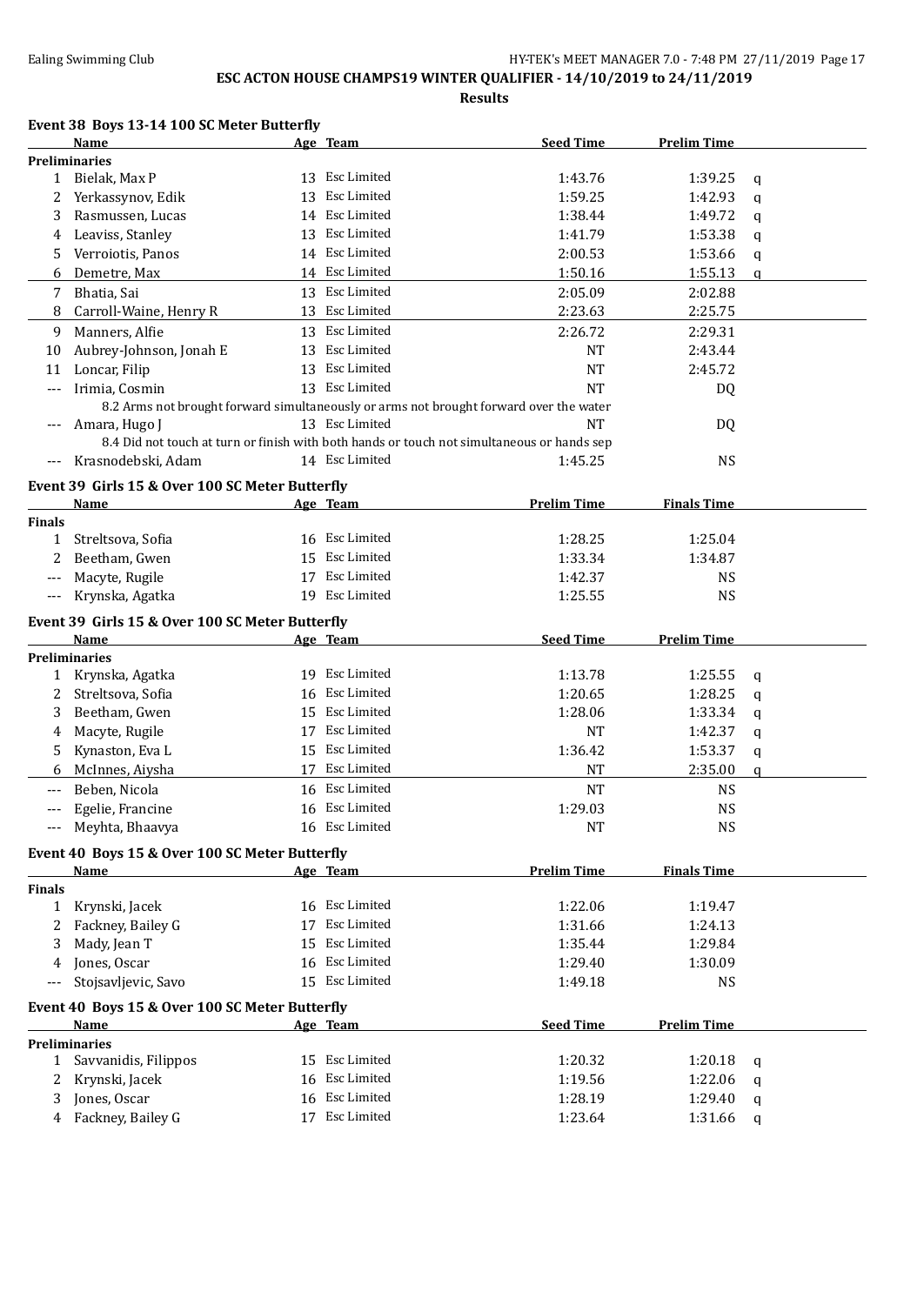|               | Preliminaries  (Event 40 Boys 15 & Over 100 SC Meter Butterfly)                            |   |                |                    |                    |   |
|---------------|--------------------------------------------------------------------------------------------|---|----------------|--------------------|--------------------|---|
|               | Name                                                                                       |   | Age Team       | <b>Seed Time</b>   | <b>Prelim Time</b> |   |
|               | 5 Mady, Jean T                                                                             |   | 15 Esc Limited | 1:36.87            | 1:35.44            | q |
| 6             | Stojsavljevic, Savo                                                                        |   | 15 Esc Limited | 1:49.09            | 1:49.18            | q |
|               | Event 42 Boys 8 & Under 100 SC Meter IM                                                    |   |                |                    |                    |   |
|               | <b>Name</b>                                                                                |   | Age Team       | <b>Prelim Time</b> | <b>Finals Time</b> |   |
| <b>Finals</b> |                                                                                            |   |                |                    |                    |   |
| $--$          | Rodgers, Nicholas T                                                                        |   | 8 Esc Limited  | 1:43.00            | DQ                 |   |
|               | 8.4 Did not touch at turn or finish with both hands or touch not simultaneous or hands sep |   |                |                    |                    |   |
|               | Event 42 Boys 8 & Under 100 SC Meter IM                                                    |   |                |                    |                    |   |
|               | Name                                                                                       |   | Age Team       | <b>Seed Time</b>   | <b>Prelim Time</b> |   |
|               | <b>Preliminaries</b>                                                                       |   |                |                    |                    |   |
|               | 1 Rodgers, Nicholas T                                                                      |   | 8 Esc Limited  | 1:45.56            | 1:43.00            | q |
|               | Event 43 Girls 9-10 100 SC Meter IM                                                        |   |                |                    |                    |   |
|               | Name                                                                                       |   | Age Team       | <b>Prelim Time</b> | <b>Finals Time</b> |   |
| Finals        |                                                                                            |   |                |                    |                    |   |
| $\mathbf{1}$  | Rodgers, Emilia V                                                                          |   | 10 Esc Limited | 1:40.94            | 1:40.78            |   |
| 2             | Romim, Ebe                                                                                 |   | 9 Esc Limited  | 1:47.72            | 1:45.70            |   |
| 3             | Gaspar, Csenge                                                                             |   | 10 Esc Limited | 1:48.75            | 1:47.66            |   |
| 4             | Ribbons, Saskia B                                                                          |   | 10 Esc Limited | 1:50.35            | 1:53.32            |   |
| 5             | Howell-Jones, Edie A                                                                       |   | 10 Esc Limited | 1:56.37            | 1:53.44            |   |
| 6             | Nurnberg, Martina J                                                                        |   | 9 Esc Limited  | 2:07.78            | 2:13.48            |   |
|               | Event 43 Girls 9-10 100 SC Meter IM                                                        |   |                |                    |                    |   |
|               | Name                                                                                       |   | Age Team       | <b>Seed Time</b>   | <b>Prelim Time</b> |   |
|               | <b>Preliminaries</b>                                                                       |   |                |                    |                    |   |
|               | 1 Rodgers, Emilia V                                                                        |   | 10 Esc Limited | 1:49.72            | 1:40.94            | q |
| 2             | Romim, Ebe                                                                                 |   | 9 Esc Limited  | 1:57.29            | 1:47.72            | q |
| 3             | Gaspar, Csenge                                                                             |   | 10 Esc Limited | 1:54.16            | 1:48.75            | q |
| 4             | Ribbons, Saskia B                                                                          |   | 10 Esc Limited | NT                 | 1:50.35            | q |
| 5.            | Rasmussen, Mia                                                                             |   | 10 Esc Limited | 1:47.31            | 1:50.50            | q |
| 6             | Howell-Jones, Edie A                                                                       |   | 10 Esc Limited | NT                 | 1:56.37            | a |
|               | 7 Eakins, Isabelle                                                                         |   | 10 Esc Limited | 1:55.04            | 1:56.47            |   |
| 8             | Nurnberg, Martina J                                                                        |   | 9 Esc Limited  | 2:12.60            | 2:07.78            |   |
| 9             | Williams, Nancy G                                                                          |   | 10 Esc Limited | <b>NT</b>          | 2:10.94            |   |
| 10            | Pereira, Alexandra                                                                         |   | 9 Esc Limited  | <b>NT</b>          | 2:43.25            |   |
|               | Von Muhlen, Madeleine                                                                      |   | 10 Esc Limited | 1:58.28            | <b>NS</b>          |   |
|               | Mills, Charlotte                                                                           |   | 10 Esc Limited | NT                 | <b>NS</b>          |   |
|               | Event 44 Boys 9-10 100 SC Meter IM                                                         |   |                |                    |                    |   |
|               | <b>Name</b>                                                                                |   | Age Team       | <b>Prelim Time</b> | <b>Finals Time</b> |   |
| <b>Finals</b> |                                                                                            |   |                |                    |                    |   |
| 1             | Wakamatsu, Daigo                                                                           |   | 10 Esc Limited | 1:39.96            | 1:34.04            |   |
| 2             | Skitsko, Artur                                                                             |   | 10 Esc Limited | 1:50.53            | 1:53.28            |   |
| 3             | Keating, Patrick                                                                           |   | 9 Esc Limited  | 2:02.47            | 1:56.16            |   |
| 4             | Ivanov, Valentino                                                                          | q | Esc Limited    | 2:06.56            | 2:00.40            |   |
|               | Zimbakovski, Kieran                                                                        |   | 10 Esc Limited | 2:10.10            | DQ                 |   |
|               | 8.3 Breaststroke kick used (legal in Masters Competitions) - fly                           |   |                |                    |                    |   |
| $---$         | Mydlarski, Kuba M                                                                          |   | 10 Esc Limited | 2:03.72            | DQ                 |   |
|               | 8.3 Movements of the legs not simultaneous or alternating movement of legs or feet - fly   |   |                |                    |                    |   |
|               | Event 44 Boys 9-10 100 SC Meter IM                                                         |   |                |                    |                    |   |
|               | <b>Name</b>                                                                                |   | Age Team       | <b>Seed Time</b>   | <b>Prelim Time</b> |   |

| Name             | Age Team       | <b>Seed Time</b> | <b>Prelim Time</b> |  |
|------------------|----------------|------------------|--------------------|--|
| Preliminaries    |                |                  |                    |  |
| Wakamatsu, Daigo | 10 Esc Limited | 1:33.84          | 1:39.96<br>a       |  |
| Skitsko, Artur   | 10 Esc Limited | 2:02.84          | 1:50.53            |  |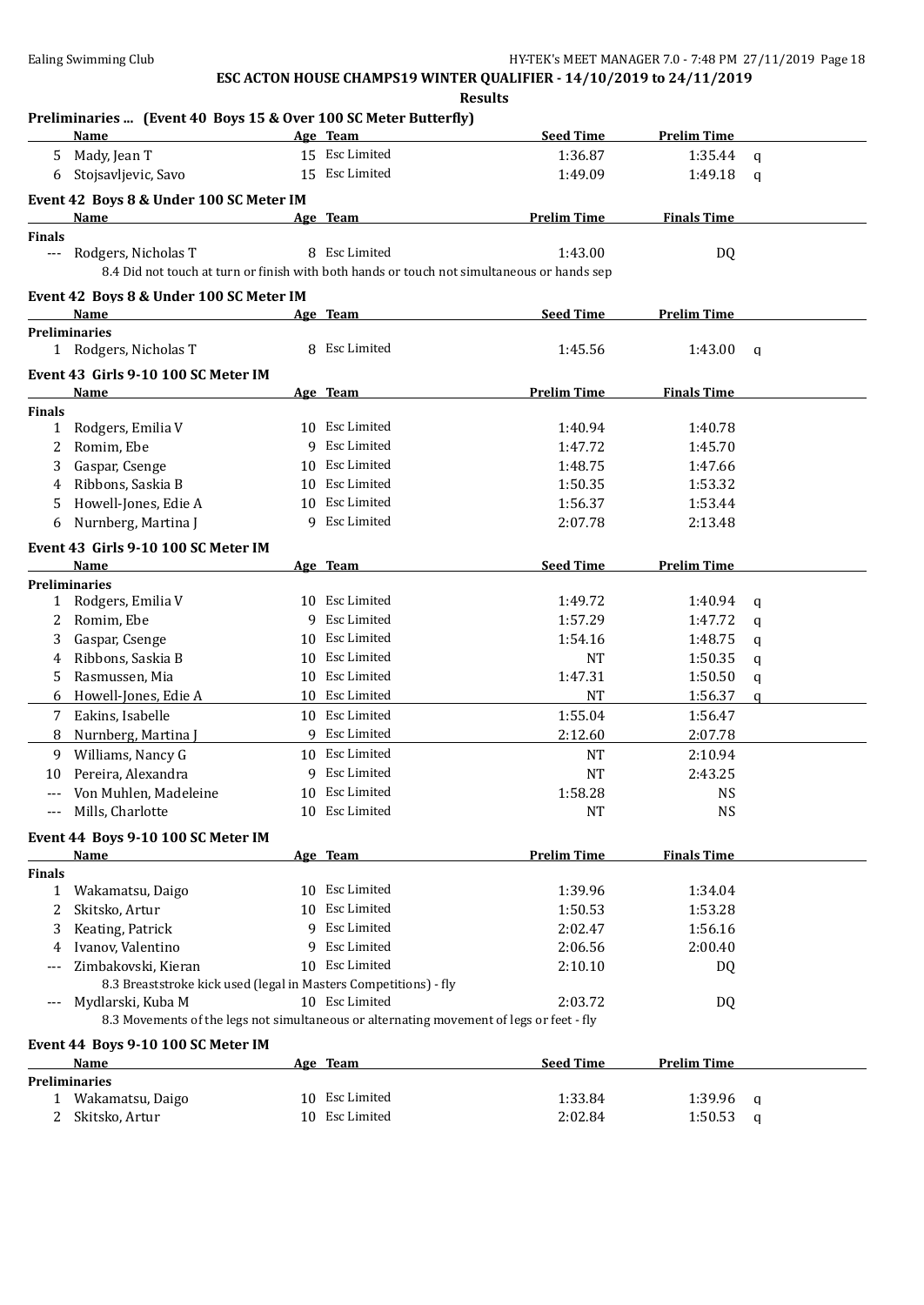**Preliminaries ... (Event 44 Boys 9-10 100 SC Meter IM) Name Age Team Seed Time Prelim Time** 3 Keating, Patrick 9 Esc Limited 2:09.66 2:02.47 q 4 Mydlarski, Kuba M 10 Esc Limited 10 and NT 2:03.72 q 5 Ivanov, Valentino 9 Esc Limited 1:58.88 2:06.56 q 6 Zimbakovski, Kieran 10 Esc Limited 2:27.37 2:10.10 q 7 Ceric, Andrej 10 Esc Limited NT 2:11.87 8 Manners, Henry G 10 Esc Limited 2:15.66 2:15.97 9 Mudge, Otto T 9 Esc Limited NT 2:19.44 **Event 45 Girls 11-12 100 SC Meter IM Name Age Team Prelim Time Finals Time Finals** 1 Yoneda, Yuka 12 Esc Limited 1:30.78 1:30.16 2 Marshallsay, Georgia H 12 Esc Limited 1:36.72 1:35.28 3 Pritchard, Lily M 12 Esc Limited 1:32.16 1:36.56 4 Ganne, Sophie A 12 Esc Limited 1:37.41 1:37.03 5 Grant, Myriam 12 Esc Limited 1:44.13 1:44.04 6 Afonso, Ndia C 11 Esc Limited 1:49.91 1:50.44 **Event 45 Girls 11-12 100 SC Meter IM Name Age Team Seed Time Prelim Time Preliminaries** 1 Yoneda, Yuka 12 Esc Limited 1:33.63 1:30.78 q 2 Pritchard, Lily M 12 Esc Limited 1:36.84 1:32.16 q 3 Rasmussen, Alice 12 Esc Limited 1:41.25 1:35.66 q 4 Marshallsay, Georgia H 12 Esc Limited 1:38.15 1:36.72 q 5 Ganne, Sophie A 12 Esc Limited 1:52.42 1:37.41 q 6 Keating, Ciara 12 Esc Limited 1:40.40 1:38.50 q 7 Grant, Myriam 12 Esc Limited 1:44.03 1:44.13 8 Afonso, Ndia C 11 Esc Limited 1:56.97 1:49.91 9 Murfin, Maya J 11 Esc Limited 1:43.24 1:50.53 10 Blenkinsop, Eve 11 Esc Limited 1:46.93 1:51.50 11 Boczkaja, Zofia 11 august 11 Esc Limited 11 august 11 august 1:54.06 12 Squire, Eleanor I 12 Esc Limited NT 1:56.43 13 McGillveray, Isabella H 11 Esc Limited 2:01.03 1:56.51 14 Patel, Shriya D 11 Esc Limited 2:02.75 1:56.56 15 Freudenberg, Mia R 12 Esc Limited 15 NT 1:59.50 \*16 Grewal, Asees 11 Esc Limited NT 2:00.06 \*16 Elliott, Maddie R 12 Esc Limited 1:52.43 2:00.06 18 Kmiec, Oliwia 11 Esc Limited 2:06.03 2:00.35 19 Nurnberg, Silvia L 11 Esc Limited 1:55.25 2:01.59 20 Taages, Ellena 12 Esc Limited 12 Esc Limited 12.03.16 21 Habtamu, Bethanya 12 Esc Limited NT 2:06.28 22 Habtamu, Efrata 11 Esc Limited 12:07.65 23 Elliott, Serena B 11 Esc Limited 2:12.78 2:15.59 Cosic, Lara **11 Esc Limited** NT NS --- Crawford, Florence A 11 Esc Limited 1:39.09 NS Viseman, Emma 11 Esc Limited 1:55.03 NS Eldemerdash, Hannah I 11 Esc Limited 2:06.93 NS **Event 46 Boys 11-12 100 SC Meter IM Name Age Team Prelim Time Finals Time Finals** 1 Savvanidis, Alexandros 11 Esc Limited 1:43.43 1:35.41 2 Beshay, Antony F 12 Esc Limited 1:46.16 1:36.91 3 Koo, Patrick M 11 Esc Limited 1:46.09 1:45.25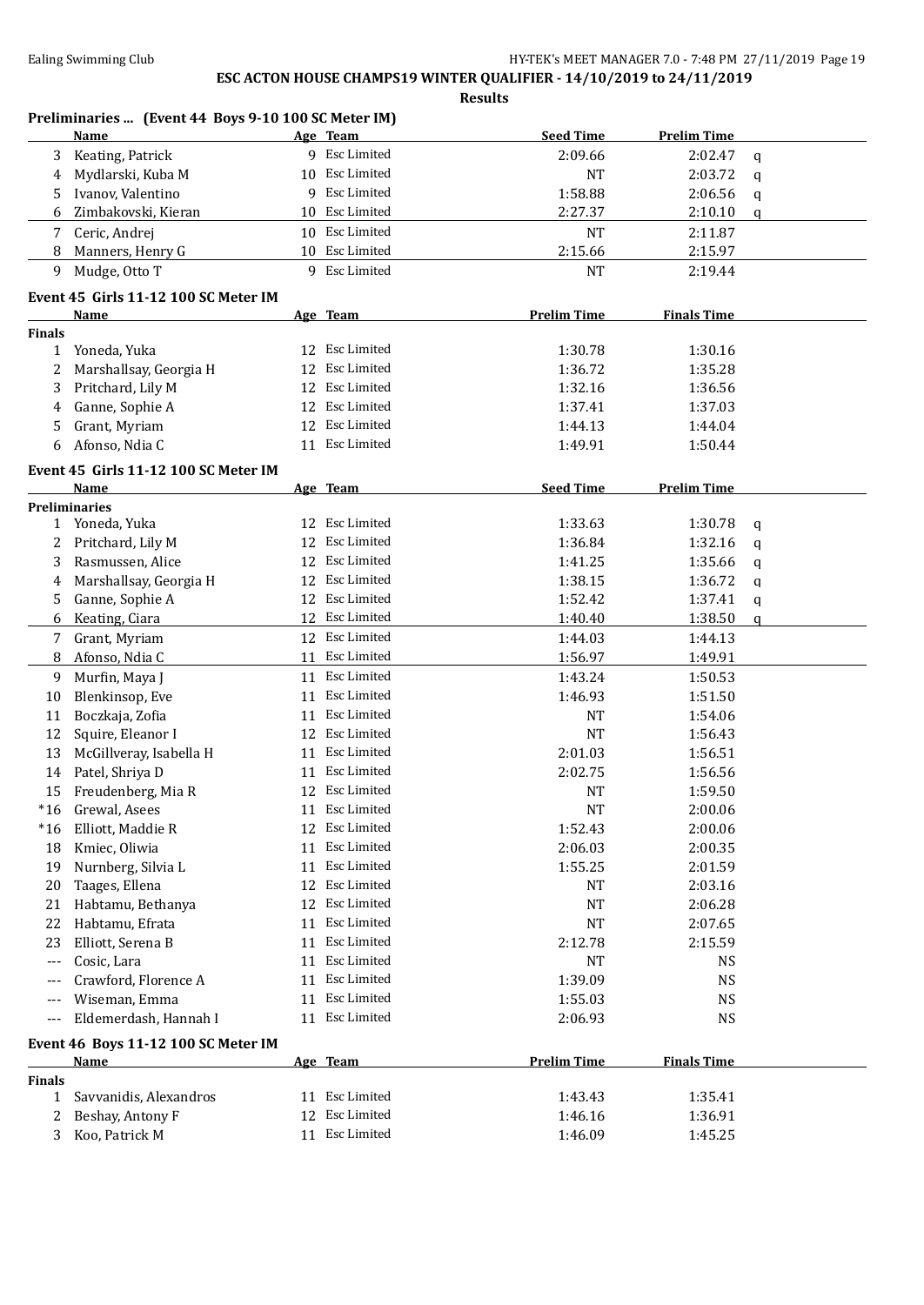**Results Finals ... (Event 46 Boys 11-12 100 SC Meter IM) Name Age Team Prelim Time Finals Time** 4 Kato, Shinnosuke 11 Esc Limited 1:47.18 1:50.31 5 Malley, Noah 11 Esc Limited 1:52.38 1:50.82 6 Hamilton, Euan J 11 Esc Limited 1:52.59 1:54.78 **Event 46 Boys 11-12 100 SC Meter IM Name Age Team Seed Time Prelim Time Preliminaries** 1 Druc, Adam 11 Esc Limited 1:46.07 1:41.38 q 2 Savvanidis, Alexandros 11 Esc Limited 1:38.47 1:43.43 q 3 Koo, Patrick M 11 Esc Limited 1:50.79 1:46.09 q 4 Beshay, Antony F 12 Esc Limited 1:42.34 1:46.16 q 5 Kato, Shinnosuke 11 Esc Limited 1:41.84 1:47.18 q 6 Malley, Noah 11 Esc Limited 1:58.96 1:52.38 q 7 Hamilton, Euan J 11 Esc Limited 1:58.38 1:52.59 8 McMillan, James J 12 Esc Limited NT 2:00.00 9 Leaviss, Frank J 11 Esc Limited 11 Arr 12:01.09 10 Jenkins, Louis J 12 Esc Limited 2:04.78 2:02.88 11 Surafy, David **11 Exc Limited** 11 Exc Limited **NT** 2:06.50 12 Demetre, Otis 12 Esc Limited 2:15.91 2:09.10 **Event 47 Girls 13-14 200 SC Meter IM Name Age Team Prelim Time Finals Time Finals** 1 Krickic, Adriana 14 Esc Limited 3:25.81 3:06.75 2 Wakamatsu, Miyu 13 Esc Limited 3:24.00 3:12.50 3 Egelie, Lynette J 13 Esc Limited 3:27.30 3:23.64 4 McDonagh, Milly G 14 Esc Limited 3:32.50 3:27.25 5 Fackney, Hanna R 14 Esc Limited 3:35.68 3:29.66 6 Koo, Isaure V 13 Esc Limited 3:38.78 3:34.53 **Event 47 Girls 13-14 200 SC Meter IM Name Age Team Seed Time Prelim Time Preliminaries** 1 Wakamatsu, Miyu 13 Esc Limited 3:14.54 3:24.00 q 2 Krickic, Adriana 14 Esc Limited 14 Excepts 14 Esc Limited 15 NT 3:25.81 q 3 Egelie, Lynette J 13 Esc Limited NT 3:27.30 q 4 McDonagh, Milly G 14 Esc Limited 3:44.31 3:32.50 q 5 Fackney, Hanna R 14 Esc Limited 2:41.53 3:35.68 q 6 Bowden, Ellie S 14 Esc Limited 14 Control 14 Esc Limited 15 NT 3:37.25 q 7 Koo, Isaure V 13 Esc Limited NT 3:38.78 8 Warrillow, Isabella F 14 Esc Limited 4:05.59 3:39.00 9 Pollock, Flora J 13 Esc Limited NT 3:40.37 10 Gaspar, Tamzin 13 Esc Limited NT 3:44.00 11 Macyte, Esmile M 14 Esc Limited NT 3:46.58 12 Nurnberg, Elena S 14 Esc Limited 3:52.25 3:50.93 13 Benderdouche, Sara 14 Esc Limited 3:53.96 3:54.31 14 Eldemerdash, Farah L 13 Esc Limited NT NT 3:57.47 15 Grewal, Ambar 13 Esc Limited 13 Esc Limited NT 4:06.63 16 Druc, Anna 13 Esc Limited 14:10.85 17 Malley, Ilayda L 13 Esc Limited 12.38 18 Loncar, Ena 13 Esc Limited 13 Esc Limited NT 4:12.53 19 Woldehiwot, Salem 14 Esc Limited 14 Formula 14 At 214.82 20 Boczkaja, Nicole 13 Esc Limited 12 Providence 14:41.60 --- Korczakowska, Magdalena 13 Esc Limited NT NS Hrycek-Robinson, Caroline S 14 Esc Limited NT NS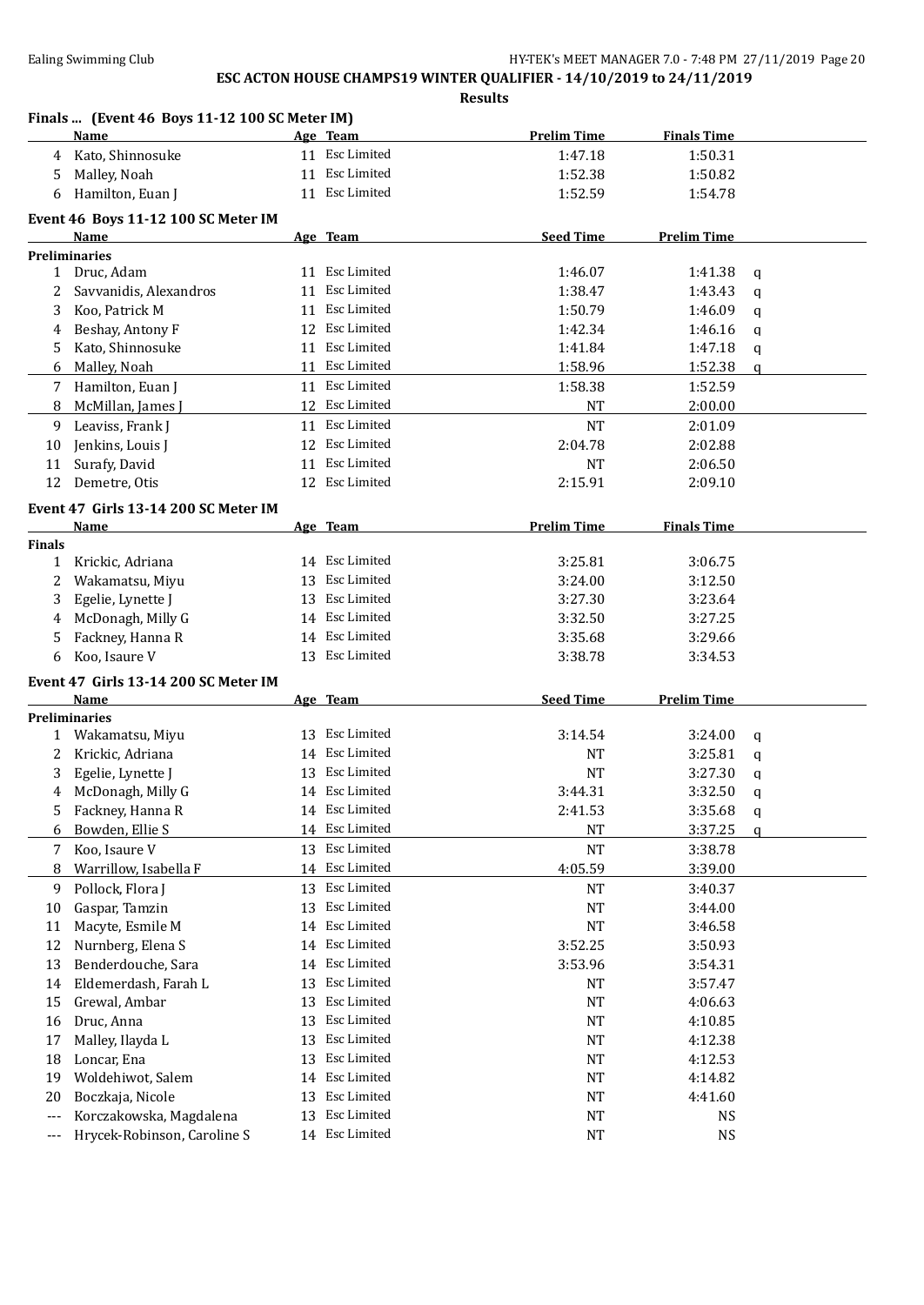|               | <u>Name</u>                                                          |    | Age Team       | <b>Seed Time</b>   | <b>Prelim Time</b> |             |
|---------------|----------------------------------------------------------------------|----|----------------|--------------------|--------------------|-------------|
|               | Wiseman, Amaia                                                       |    | 13 Esc Limited | <b>NT</b>          | <b>NS</b>          |             |
| ---           | Lachman, Shreya                                                      |    | 13 Esc Limited | <b>NT</b>          | <b>NS</b>          |             |
|               | Event 48 Boys 13-14 200 SC Meter IM                                  |    |                |                    |                    |             |
|               | Name                                                                 |    | Age Team       | <b>Prelim Time</b> | <b>Finals Time</b> |             |
| <b>Finals</b> |                                                                      |    |                |                    |                    |             |
| $\mathbf{1}$  | Bielak, Max P                                                        |    | 13 Esc Limited | 3:12.00            | 3:07.53            |             |
| 2             | Yerkassynov, Edik                                                    | 13 | Esc Limited    | 3:28.78            | 3:27.68            |             |
| 3             | Verroiotis, Panos                                                    |    | 14 Esc Limited | 3:41.56            | 3:29.34            |             |
| 4             | Bhatia, Sai                                                          |    | 13 Esc Limited | 3:33.81            | 3:35.90            |             |
| 5             | Leaviss, Stanley                                                     |    | 13 Esc Limited | 3:42.56            | 3:35.95            |             |
| 6             | Demetre, Max                                                         |    | 14 Esc Limited | 3:52.53            | 3:45.29            |             |
|               |                                                                      |    |                |                    |                    |             |
|               | Event 48 Boys 13-14 200 SC Meter IM<br>Name                          |    | Age Team       | <b>Seed Time</b>   | <b>Prelim Time</b> |             |
|               | <b>Preliminaries</b>                                                 |    |                |                    |                    |             |
|               | 1 Bielak, Max P                                                      |    | 13 Esc Limited | <b>NT</b>          | 3:12.00            | q           |
| 2             | Rasmussen, Lucas                                                     |    | 14 Esc Limited | 3:40.10            | 3:23.69            | $\mathbf q$ |
| 3             | Yerkassynov, Edik                                                    |    | 13 Esc Limited | NT                 | 3:28.78            | q           |
| 4             | Bhatia, Sai                                                          | 13 | Esc Limited    | NT                 | 3:33.81            | q           |
| 5             | Verroiotis, Panos                                                    |    | 14 Esc Limited | 4:17.41            | 3:41.56            | q           |
| 6             | Leaviss, Stanley                                                     |    | 13 Esc Limited | <b>NT</b>          | 3:42.56            | $\mathbf q$ |
| 7             | Demetre, Max                                                         |    | 14 Esc Limited | 3:58.90            | 3:52.53            |             |
| 8             | Manners, Alfie                                                       |    | 13 Esc Limited | <b>NT</b>          | 4:05.66            |             |
| 9             | Amara, Hugo J                                                        |    | 13 Esc Limited | <b>NT</b>          | 4:18.59            |             |
| 10            | Irimia, Cosmin                                                       | 13 | Esc Limited    | <b>NT</b>          | 4:24.50            |             |
| 11            | Carroll-Waine, Henry R                                               | 13 | Esc Limited    | <b>NT</b>          | 4:28.63            |             |
| 12            | Loncar, Filip                                                        | 13 | Esc Limited    | <b>NT</b>          | 4:53.00            |             |
|               | Aubrey-Johnson, Jonah E                                              | 13 | Esc Limited    | <b>NT</b>          | DQ                 |             |
|               | 6.5 Not on the back at finish - back                                 |    |                |                    |                    |             |
| $---$         | Krasnodebski, Adam                                                   |    | 14 Esc Limited | 3:33.75            | <b>NS</b>          |             |
|               | Event 49 Girls 15 & Over 200 SC Meter IM                             |    |                |                    |                    |             |
|               | <b>Name</b>                                                          |    | Age Team       | <b>Prelim Time</b> | <b>Finals Time</b> |             |
| <b>Finals</b> |                                                                      |    |                |                    |                    |             |
| 1             | Streltsova, Sofia                                                    |    | 16 Esc Limited | 3:05.88            | 3:02.75            |             |
| 2             | Beetham, Gwen                                                        |    | 15 Esc Limited | 3:10.94            | 3:14.50            |             |
| ---           | Macyte, Rugile                                                       |    | 17 Esc Limited | 3:26.10            | DQ                 |             |
|               | 9.1 Incorrect individual stroke order (Fly, Back, Breast, Free) - IM |    |                |                    |                    |             |
| $---$         | Beben, Nicola                                                        |    | 16 Esc Limited | 3:38.90            | <b>NS</b>          |             |
| ---           | Krynska, Agatka                                                      |    | 19 Esc Limited | 3:03.40            | <b>NS</b>          |             |
|               | Event 49 Girls 15 & Over 200 SC Meter IM                             |    |                |                    |                    |             |
|               | Name                                                                 |    | Age Team       | <b>Seed Time</b>   | <b>Prelim Time</b> |             |
|               | <b>Preliminaries</b>                                                 |    |                |                    |                    |             |
|               | 1 Krynska, Agatka                                                    | 19 | Esc Limited    | 2:48.81            | 3:03.40            | q           |
| 2             | Streltsova, Sofia                                                    | 16 | Esc Limited    | 2:56.89            | 3:05.88            | q           |
| 3             | Beetham, Gwen                                                        | 15 | Esc Limited    | 2:59.72            | 3:10.94            | q           |
| 4             | Macyte, Rugile                                                       | 17 | Esc Limited    | 3:18.00            | 3:26.10            | q           |
| 5.            | Beben, Nicola                                                        | 16 | Esc Limited    | <b>NT</b>          | 3:38.90            | q           |
| 6             | Kynaston, Eva L                                                      |    | 15 Esc Limited | 3:33.22            | 3:50.00            | q           |
| 7             | McInnes, Aiysha                                                      | 17 | Esc Limited    | <b>NT</b>          | 4:31.00            |             |
| ---           | Egelie, Francine                                                     | 16 | Esc Limited    | 3:16.50            | <b>NS</b>          |             |
| ---           | Meyhta, Bhaavya                                                      |    | 16 Esc Limited | NT                 | <b>NS</b>          |             |